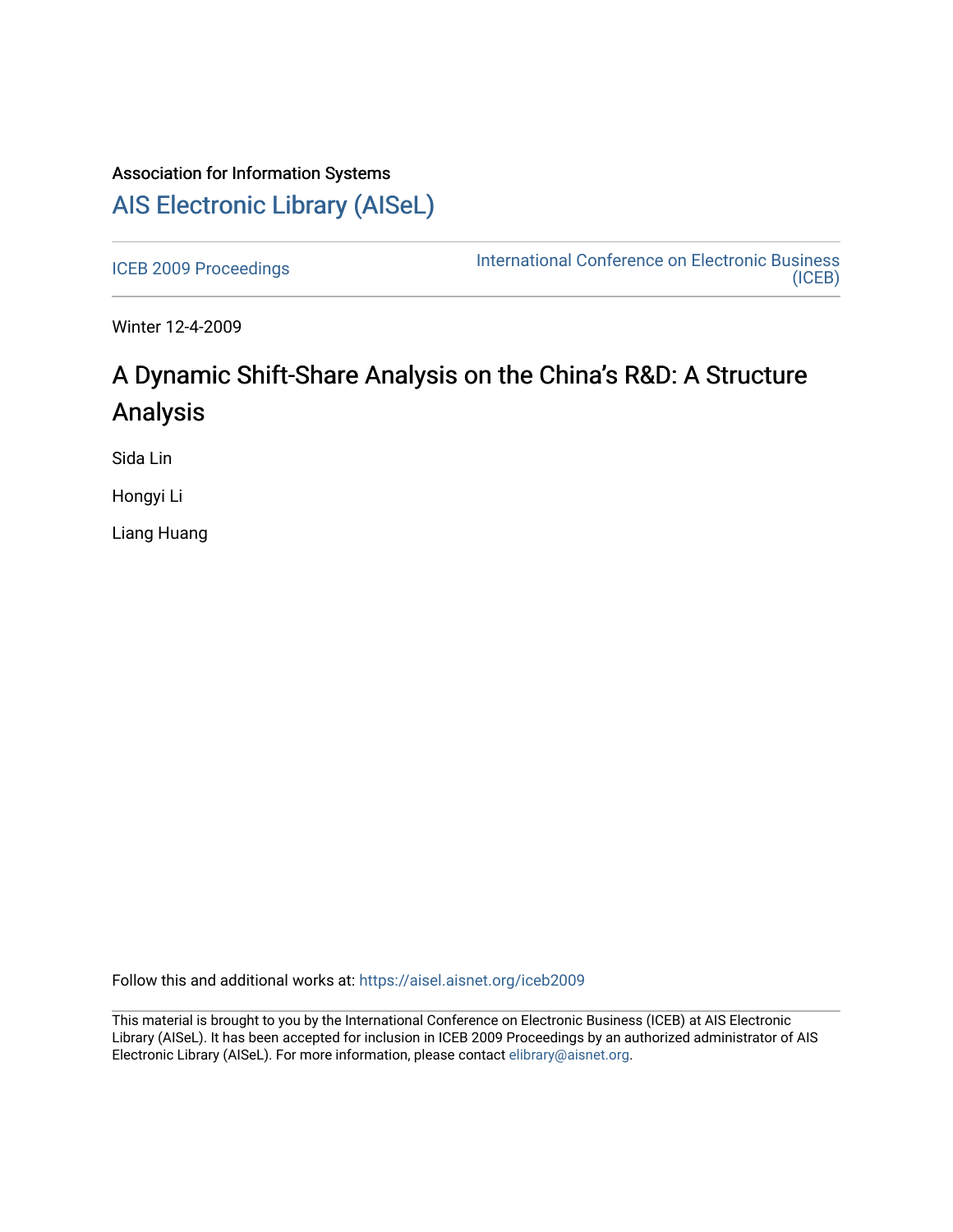## **A DYNAMIC SHIFT-SHARE ANALYSIS ON THE CHINA'S R&D: A STRUCTURE ANALYSIS**

Sida Lin, Hongyi Li<sup>a</sup> and Liang Huang<sup>b</sup> Zhejiang Natural Science Foundation Committee, Hangzhou, Zhejiang, China Department of Decision Sciences and Managerial Economics The Chinese University of Hong Kong, Hong Kong<br>
<sup>a</sup> hongyi@baf.msmail.cuhk.edu.hk; <sup>b</sup> hliang@baf.msmail.cuhk.edu.hk

## **Abstract**

To evaluate the R&D development in China, we can inspect both the R&D expenditure and the research talent pool. In this paper, we analyze the structure of the researcher groups by using dynamic shift-share analysis (DSSA). The DSSA results show that there is still much room to improve in the structure of research group. The provinces/municipalities from eastern China did not perform well in engineering and education researcher groups while the provinces/municipalities from central and western China perform well in engineering, agriculture and education researcher groups. We suggest that the government planners should implement more effective measures to improve the structure of the researcher groups in order to spend the R&D fund wisely and attract more extra fund in R&D.

**Keywords:** R&D; Chinese economy; Dynamic shift-share analysis (DSSA).

## **Introduction**

Underpinned by economic reforms and the "open door" policy, China has made remarkable progress in economic growth and it has grown tenfold in the past three decades. In the cycle of economic growth after 2000, China has been the power engines of the world economy. In 2007, the economy turned in another spectacular performance with gross domestic product (GDP) growing at the fastest clip in the past 13 years and the fifth year in a row in which GDP has expanded by more than 10 percent (Statistical Yearbook of China, 2008). A revision of the GDP figure by the National Bureau of Statistics of China in January 2009 further reviewed that China has leapfrogged Germany to become the world's third-largest economy, with an annual GDP of 3.5 trillion U.S. dollar, only behind the U.S. and Japan. It is believed that it only takes three or four years for China to surpass Japan (4.4 trillion GDP) to become the world's number two economy. Although the GDP growth rate of China has cooled to its slowest pace to 9.1 percent in 2008, which was affected by the global financial turmoil, the economic data released in the past few months has showed various evidences of

recovery  $\frac{1}{1}$  as domestic strength helps to offset external weakness. It is widely believed that China can achieve its growth target of 8 percent in 2009.

Owning to the high and inefficient consumption of energy and raw materials, environmental degeneration and low technology intensity of the current growth pattern of the Chinese economy, the Chinese government is facing the challenge of making the transition from sustained to sustainable growth from social, economic and ecological and environmental point of view. In order to sustain the excellent performance of economic growth and transform China into an innovation-oriented nation on the basis of the development of a national innovation system with strong innovation capacity, the Chinese State Council has identified research and development (R&D) as a driving force for the progress of society. It is seen as a source and backbone of sustainable economic growth, as well as a precursor to major technology breakthrough and industrial advancement. The National Guidelines for Medium- and Long-term Plans for Science and Technology Development (2006-2020) released by the Chinese State Council set a target to raise the weight of China's R&D expenditure in GDP to 2 percent by 2010 and to 2.5 percent or more by 2020, with an science and technology advancement contribution rate reaching 60 percent, and a reduced dependency on foreign technology by at least 30 percent. The ambitious R&D expenditure target implies that R&D expenditure have to increase at a rate by at least 10 to 15 percent annually.

The R&D in China can be analyzed in two aspects: R&D spending and the scientific and technology workforce. To achieve the ambitious target on R&D, R&D expenditure has been growing rapidly at a staggering average annual rate of 22 percent since 1995 (Figure 1). In particular, this growth rate has remained at least 23 percent since 2004. According to the Statistical Yearbook of China 2008, the total national expenditure on R&D in 2007 continued to grow and reached 371.02 billion yuan (49.33 billion U.S. dollar), up by 23.5 percent. In

1

<sup>&</sup>lt;sup>1</sup> The signs of recovery include normalization in credit growth, fixed investment and real sales growth, and raw materials demand rebound.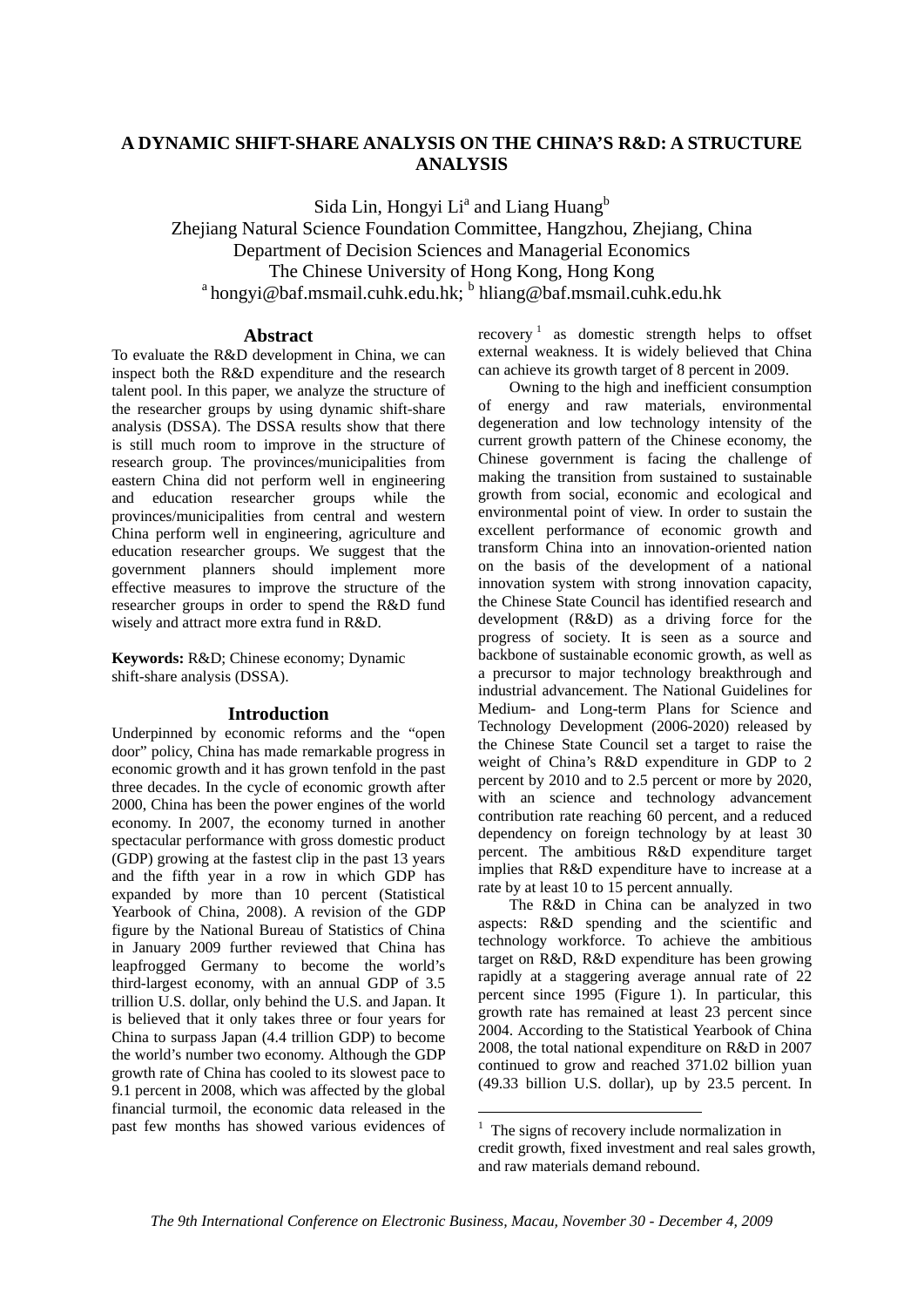terms of different regions,  $12$  provinces<sup>2</sup> and municipalities have spent more than 10 billion yuan on R&D and the total expenditure on R&D by these 12 provinces is 299.46 billion yuan (39.82 billion U.S. dollar), which accounts for nearly 81 percent of the total national expenditures on R&D.

**Figure 1.** Total R&D Expenditure of China (Million yuan)



n terms of R&D intensity or R&D spending as a percentage of GDP, it rose from 0.6 percent in 1995 to 1.49 percent in 2007 (Figure 2), with an average annual growth rate of 8.3 percent. Similar to R&D spending, the R&D intensity has been rising rapidly in the last four years. It is clear from both the absolute and relative terms that expenditure on R&D in China is stunning, which makes China one of the influential global R&D players, ranked third in the world, only behind the United States and Japan in terms of total R&D spending<sup>3</sup>.

**Figure 2.** R&D Spending as a Percentage of GDP



her important aspect to reflect the R&D development in China is the number of researchers. A strong domestic talent pool is vital to successfully achieve the goal on R&D set by the Chinese State Council. From 1995 to 2007, the number of researchers has

1

increased by 267 percent in China, with an average growth rate of 8.3 percent. In 2007, there were 1.74 million research personnel, ranked the second in the world. It jumped 0.23 million as compared with the previous year, up by 15.6 percent. By the classification of the Statistical Year Book of China, the science and technology researchers are divided into five groups: engineering, agriculture, scientific, health care and education. For a closer look of the distribution of the five groups, see Figure 3. **Figure 3.** The Distribution of the Five Groups of

Researchers in 2007



As we stated earlier in this section, to achieve the goal of R&D development it is implied that the R&D expenditure should increase at a rate of 10 to 15 percent annually, which is a very challenging task. Thus, it is advisable to analyze how to maximize the current resource on R&D by optimizing the structure of the pool of R&D personnel. In this paper, we focus on the second aspect of R&D development, the human resource pool. We are interested in analyzing the regional pattern of the distribution of R&D personnel from the perspective of the efficiency of the national talent pool. To address this research purpose, we use dynamic shift-share analysis (DSSA) to study whether the current distribution of the five groups of researchers is optimal in provincial level. Based on our analysis, we will provide suggestions to those provinces or municipalities on how to optimize the distribution of researchers.

The Chinese government is facing the challenge of making the transition from sustained to sustainable growth. To maintain its rapid growth rate, it is vital to increase the competitiveness of R&D which may provide extra sources of growth. One important issue to increase the competitiveness of R&D in China is to optimize the structure of R&D. DSSA is an ideal method to provide suggestions on the optimization. DSSA will allow us to find the relative competitiveness of each province/municipality for the five groups of researchers in our analysis. Moreover, the analysis of the components of the DSSA equations enables us to find out the sources behind the competitive advantage or disadvantage a particular province/municipality has gained in a particular researcher group. Based on the statistical results from DSSA, we are able to give useful

 $2$  The 12 provinces and municipalities are: Beijing, Jiangsu, Guangdong, Shandong, Shanghai, Zhejiang, Liaoning, Sichuan, Shaanxi, Tianjin, Hubei and Henan.

<sup>&</sup>lt;sup>3</sup> For details, please refer to Science, Technology and Industry Outlook, released by OECD.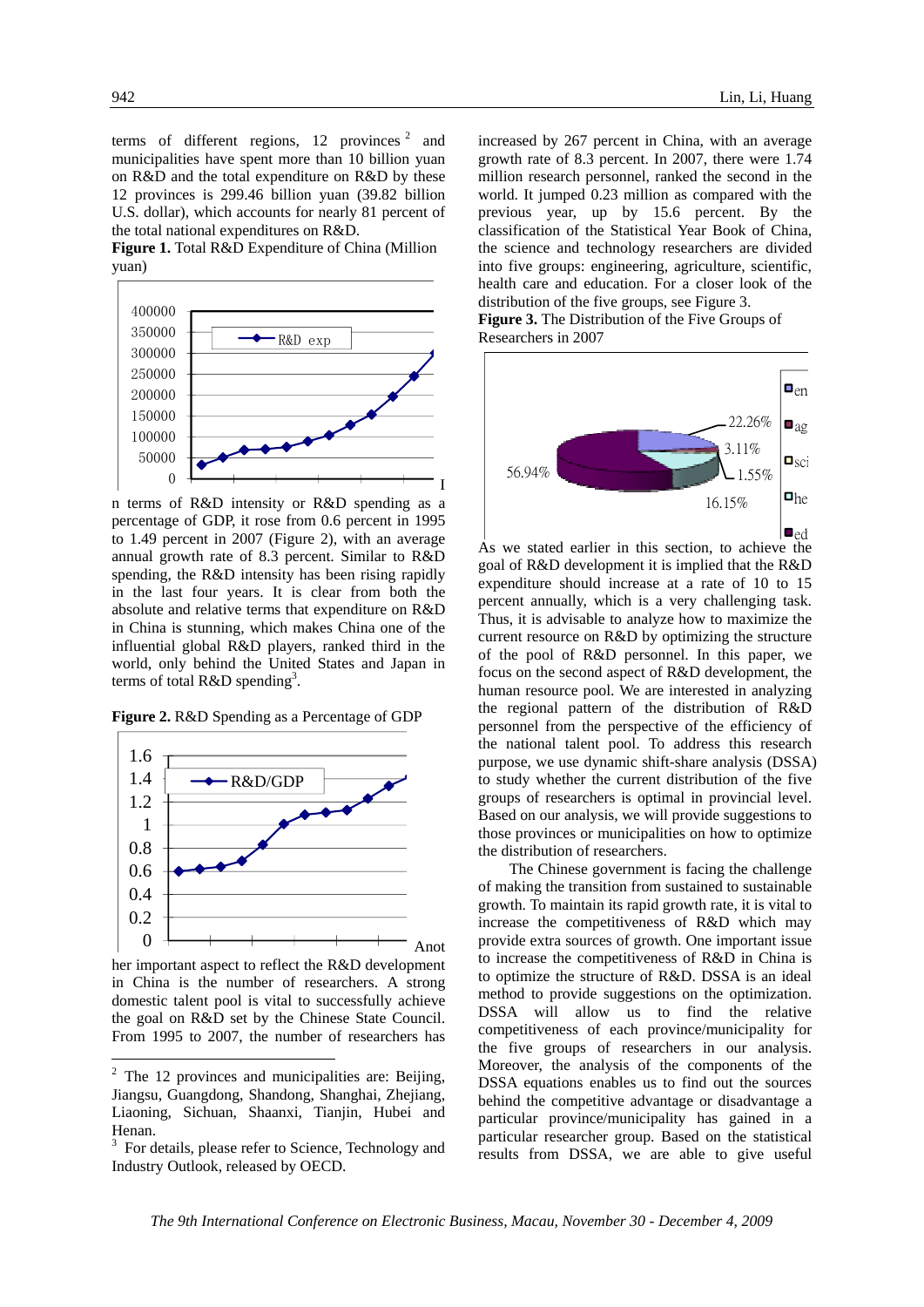suggestions on which research group a particular province/municipality should invest more and on which one it can spend less. These structure optimization suggestions are able to help policymakers to achieve the growth target of R&D not only by purely investing more money but also by allocating the limited resources more efficiently.

The paper is organized as follows. Section 1 is an introduction. Section 2 reviews the literature on shift-share analysis and the empirical applications in the competitive advantage analysis using both static and dynamic shift-share analysis in some of the sectors in tertiary industry. Section 3 discusses data and model specifications. Section 4 presents our empirical findings on the issues raised in the introduction. Section 5 contains the concluding remarks and policy suggestions. Topics for future study are also proposed.

### **Literature Review**

The method DSSA we employed in this paper is an improvement from the well-known shift-share analysis proposed by Dunn (1960) and Perloff, et al. (1960). Shift-share analysis has been widely used in empirical analysis because of its obvious advantages over the traditional absolute or percentage value methods. For example ,shift share analysis offer a new perspective to assess the economic performance and provides important descriptive data on structural change for policy makers by analyzing the structural change over time in the competitive position of one or more aspects of a region or a country's economy Moreover, shift-share analysis overcome the disadvantages of traditional absolute or percentage value methods by avoiding the mistake of overrating the importance of large income sources happened in absolute value method and the overrating of small ones happened in percentage value method. Shift-share analysis offers a good complement to those absolute and percentage methods. Empirical studies showed that Shift-share analysis has been recognized as an efficient method to assess and, to some degree, predict regional development and growth (Ashby, 1968; Chalmers and Bechelm, 1976; Dunn, 1980; Andrikopoulos, et al., 1987; and Keil, 1992).

Early application of shift-share analysis has focused mainly on regional economies and political economies. In the early 1990s, shift-share analysis was employed to analyze external trade in aspect of the export of goods at the sub-national level. Markusen, et al. (1991) used the shift-share method and estimated the share of employment growth for export and import penetration in nine US regions. Hayward and Erickson (1995) extended and applied the model to the North American Free Trade Area. Gazel and Schwer (1998) studied the growth of international exports of US states by focusing on

demand conditions. Except for those trade related studies, in 1990's, Shift-share analysis has also been employed in several studies analyzing the competitiveness among the East Asia countries (Herschede, 1991; Khalifah, 1996; Voon, 1998; and MAS, 1998a, b).

Because of the availability of longer time-series data, in recent studies, DSSA was more frequently used to analyze the competitiveness related issues. Sirakaya (2002) compared one form of dynamic shift-share techniques with the traditional static techniques using tourism employment data from the US state of Texas, and found that dynamic shift-share was superior to the static shift-share analysis in identifying the whole evolution of structural change. Nazara and Hewings (2004) proposed a dynamic shift-share model that was later applied by Shi et al. (2007) to examine the performance of the travel industry in China's Jiangsu province.

Although shift-share analysis has been applied to study the competitiveness in different industries, it has rarely been used to analyze R&D, especially regional R&D. According to our knowledge, there is no empirical study on R&D in China using the DSSA method. The dynamic shift-share model used in this paper is a modification of the model proposed by Sirakaya (2002) and Nazara and Hewings (2004), and similar to that of MAS (2002) which used the dynamic shift-share technique to analyze the electronic export competitiveness of Singapore against five other East Asian economies (Malaysia, Taiwan, South Korea, Hong Kong and China).

The advantage of our model over those used by Sirakaya (2002) and Nazara and Hewings (2004) is that the differences in the performances of different provinces are accounted for by four components of Net Shift: the industry mix effect (IME), the competitive effect (CE), and the interactive effect (IE). We are not only able to identify whether a particular research group is a promising one, whether a particular province is gaining any competitiveness, but also study the interaction of these two effects. A comparison of the analytical results by analyzing the above three components enables us to optimize the structure of the R&D pool and allow the policymakers to make more wise investment decisions. A detailed description of the model is given in the next section.

## **Data and Method Data Selection**

In this paper, we use DSSA to investigate the structural composition of the five R&D researcher groups among the provinces/municipalities in China. The analytical results enable us to know whether a particular province/municipality is focusing correctly on the researcher groups on which it has competitive advantage. Moreover, by analyzing the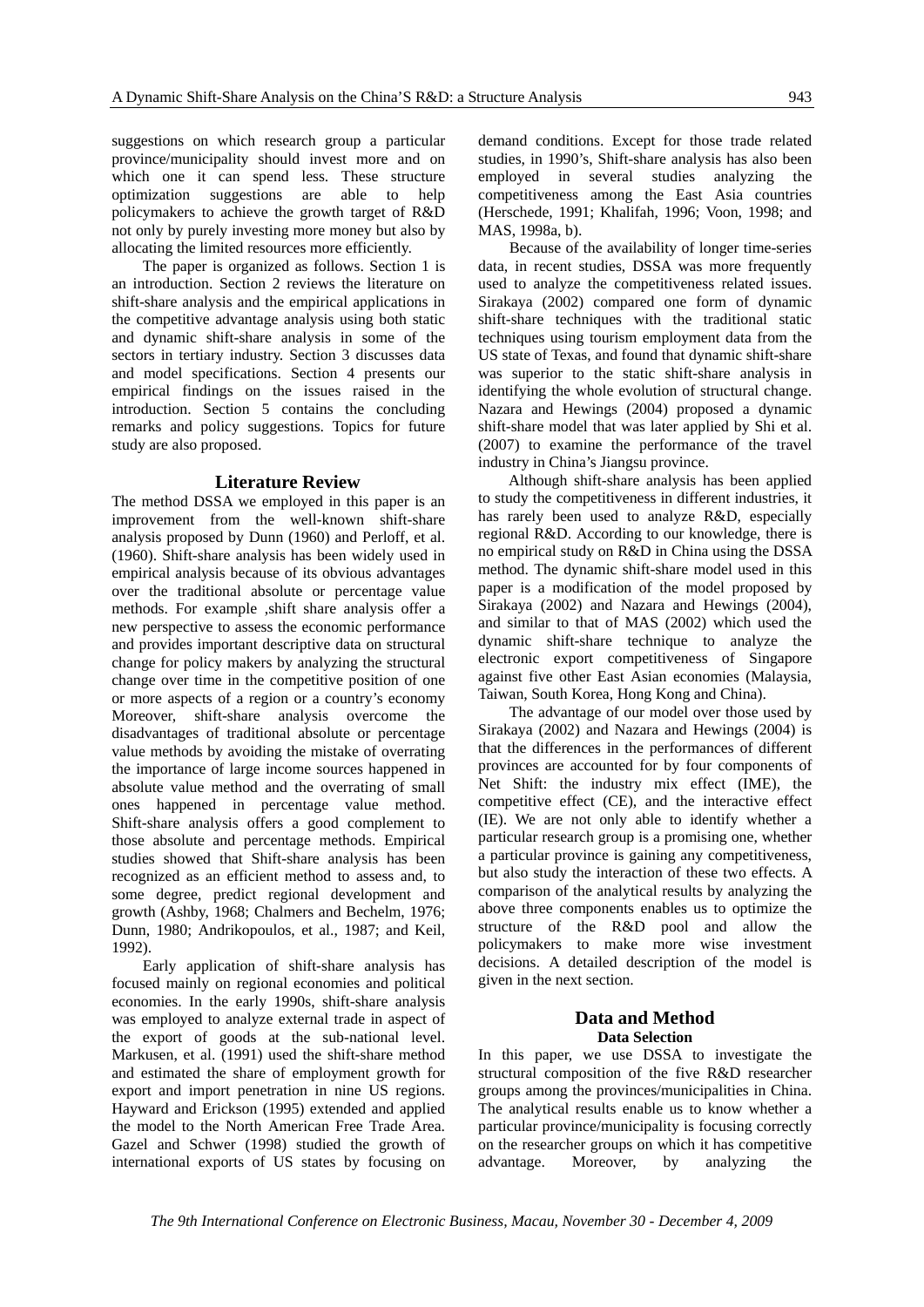decompositions of the Net shift, we are able to trace the sources behind the advantage this province/municipality has gained. According to the Statistical Yearbook of China, the science and technology personnel are generally grouped into five categories: engineering, agriculture, scientific, health care and education. We collect continuous time series data on provincial level data for these five groups of science and technology persons for 30 provinces/municipalities<sup>4</sup>, which provide us a full picture of the relative competitiveness of each province/municipality in mainland China. The data used in this study are the annual provincial numbers of researchers in the five researcher groups. All the data for this study are collected from the China Statistical Yearbook, various issues. The time span of the data is from 1996 to  $2007$ .<sup>5</sup>

#### **Method Description**

The method we employ in this study is DSSA, which is a dynamic version of the traditional shift-share analysis. The reason that DSSA is preferred over the shift-share analysis is that the shift-share analysis is generally a comparative static method. This comparative static method has obvious shortcomings as indicated by Barff and Knight (1988): this comparative static approach mainly focuses on the changes between the beginning and the terminal years. To calculate the decomposed effects, either an average of the sector mix effect over the sample period or just the value at the beginning of the period is used. This is an obvious disadvantage because it neglects the dynamic changes during the sample period, which may be of great interest to the empirical researchers or government planners. In Barff and Knight (1988), they use an export dataset as an example. They argued that if a country's exports grow faster than those of the reference group, the comparative static approach will assign too little of the export growth to the "share effect"; and vice versa if the growth of a country's total exports is lower than that of the reference group. Therefore they proposed a dynamic shift-share analysis (DSSA) technique which calculates the IME, CE and IE on an annual basis and then sum up the results over the

1

study period.

We consider DSSA in this study as a measure of the gain or loss in a particular researcher group of a particular province/municipality in relation to a group of reference provinces or municipalities based on the model used in Wilson (2002) and Ha, Fan and Chang (2003),. By definition, any difference between the performance of a particular province/municipality in a particular researcher group and that of the reference economies as a whole is referred to as the shift effect in that researcher group. The resulting net shift can be decomposed into three effects: IME, CE and IE. The composition of the models is as the following:

$$
(X_t^j - X_{t-1}^j) - X_{t-1}^j \sum_i \left( \frac{\hat{X}_{t-1}^{ij}}{\hat{X}_{t-1}^j} \right) \left( \frac{\hat{X}_t^{ij}}{\hat{X}_{t-1}^{ij}} - 1 \right) = (1)
$$

$$
+X_{t-1}^{j}\bullet\sum_{i}\left(\frac{X_{t-1}^{ij}}{X_{t-1}^{j}}-\frac{X_{t-1}^{ij}}{\hat{X}_{t-1}^{j}}\right)\bullet\left(\frac{X_{t}^{ij}}{\hat{X}_{t-1}^{ij}}-1\right) \qquad (2)
$$

$$
+X_{t-1}^{j}\bullet\sum_{i}\left(\frac{\widehat{X}_{t-1}^{ij}}{\widehat{X}_{t-1}^{j}}\right)\bullet\left(\frac{X_{t}^{ij}}{X_{t-1}^{ij}}-\frac{\widehat{X}_{t}^{ij}}{\widehat{X}_{t-1}^{ij}}\right) \tag{3}
$$

$$
+X_{t-1}^{j}\cdot\sum_{i}\left(\frac{X_{t-1}^{ij}}{X_{t-1}^{j}}-\frac{\widehat{X}_{t-1}^{ij}}{\widehat{X}_{t-1}^{j}}\right)\cdot\left(\frac{X_{t}^{ij}}{X_{t-1}^{ij}}-\frac{\widehat{X}_{t}^{ij}}{\widehat{X}_{t-1}^{ij}}\right) (4)
$$

where the terms  $(1)$  to  $(4)$  are the net shift, industry mix effect (IME), competitive effect (CE) and interaction effect (IE), respectively.

The advantages of the DSSA used in this study has the following advantages: firstly, dynamic shift-share analysis allows the industry mix effect and the growth rate to vary over time, which results in the appropriate "share effect" assigned for each period which reflects accurately the structural change in industry over time. Secondly, the structure breaks and obvious trends are now easier to be identified as DSSA tracks the whole evolution of the sample period. Lastly, exceptional years or measurement errors are more easily detected with the dynamic shift-share analysis than with the traditional shift-share method which only uses the beginning and terminal years of the sample data (MAS. 2002). We will explain the three components of DSSA in the remaining section of this paper.

 We first discuss the industry mix effect. By definition, industry mix effect measure the share of difference in net shifts attributes to the difference in structure composition between a particular province/municipality and the reference group as a whole. In our study, industry mix effect measures the difference between the share of a particular researcher group in a competing province/municipality and that of the reference group as a whole. If the share of a sunrise research group (defined as a research group with positive growth

<sup>&</sup>lt;sup>4</sup> The 30 provinces and municipalities in our sample are: Beijing, Tianjin, Hebei, Shanxi, Neimeng, Liaoning, Jilin, Heilongjiang, Shanghai, Jiangsu, Zhejiang, Anhui, Fujian, Jiangxi, Shandong, Henan, Hubei, Hunan, Guangdong, Guangxi, Hainan, Sichuan, Guizhou, Yunnan, Tibet, Shaanxi, Gansu, Qinghai, Ningxia, and Xinjiang.

<sup>&</sup>lt;sup>5</sup> This is the longest time series we are able to find because, not like the commonly used data such as GDP, the classifications for the R&D researchers are not consistent in the past issues of China Statistical Yearbook.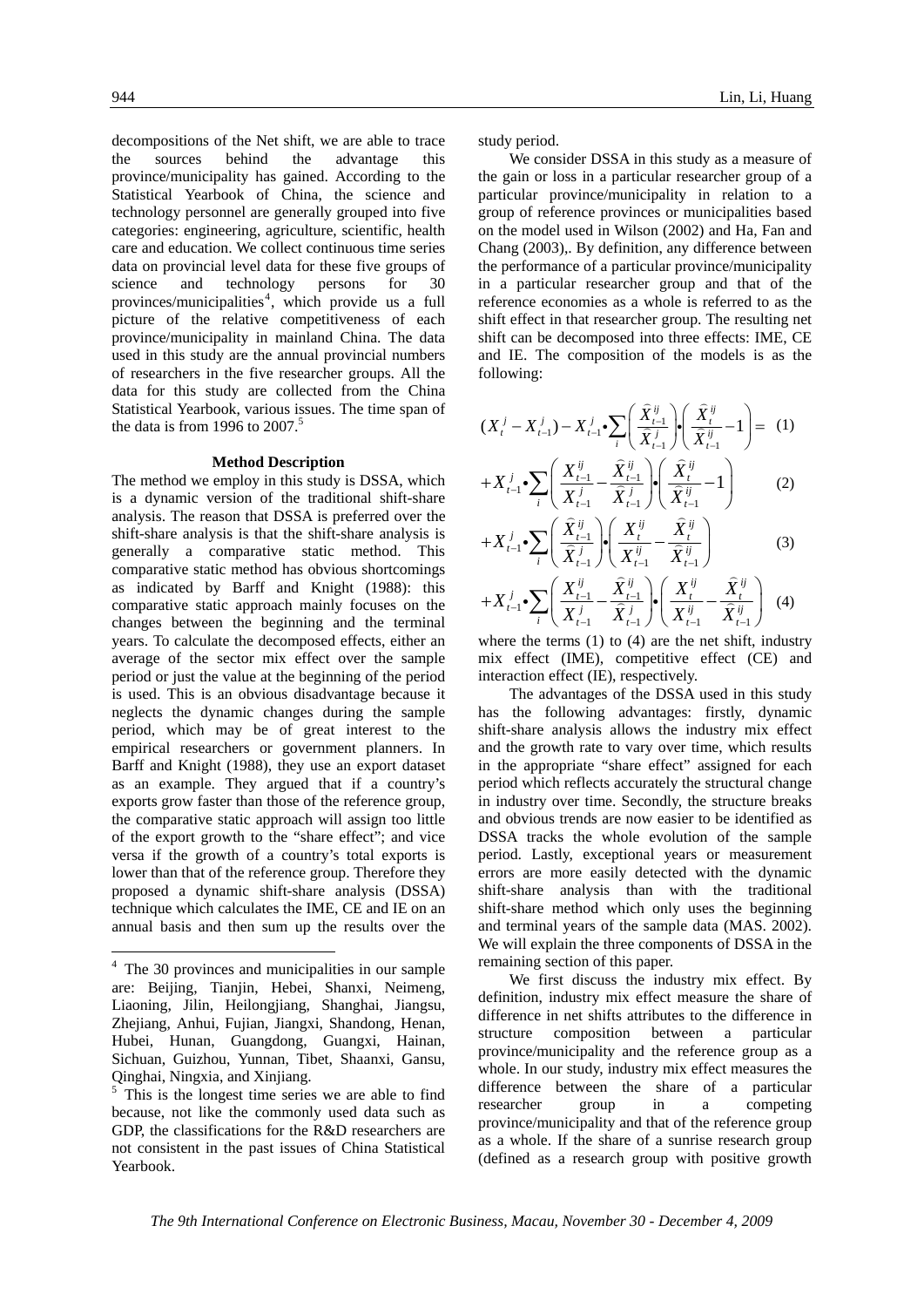rate of numbers of researchers in the reference group) is higher in a particular province/municipality than that of the reference group or conversely if the share of a sunset research group (defined as a research group with negative growth rate of numbers of researchers in the reference group) is lower in a particular province/municipality than that of the reference group, this competing province/municipality would gain positive IME. A similar logic defines a negative industry mix effect.

The competitive effect identifies the difference in net shifts due to the difference in the growth rate of the number of researchers between a particular province/municipality and that of the reference group as a whole. In other words, the competitive effect reflects the contribution to the difference in net shift due to a deviation from the average growth rate of a particular researcher group in a particular province/municipality during our sample period. For our case, if the growth rate of the number of researchers of a particular province/municipality in a particular researcher group is higher than that of the group level, we say that this particular province/municipality has positive CE. Moreover, we call a particular province/municipality gaining 'competitive advantage' if it has positive CE. In other words, the province/municipality being considered outperforms the reference economy as a whole in that particular researcher group. However, if the growth rate of the number of researchers of a province/municipality in a particular researcher group is lower than that of the reference group, it will result in a loss of competitiveness in that researcher group for that particular province/municipality.

The last component of net shifts is the interactive effect, which is a comprehensive effect that incorporates both the effect of structure change and the issue of competitiveness. The interactive effect reflects the difference in net shift attributable to the interaction between structure composition and competitiveness. For our case, there are two ways that a province/municipality can gain a positive interactive effect. Firstly, in a particular sunrise researcher group if the share of that researcher group is higher than that of the reference group as a whole at the same time when it also gains competitive advantage in that research group. Alternatively, a particular researcher group can also obtain positive IE if a province/municipality has smaller shares in a sunset research group than the average level of the reference economy, and that province/municipality is also losing competitive advantage in that researcher group, then the particular province/municipality Conversely, a province/municipality will gain a negative interactive effect if it focuses on a researcher group where it is losing competitiveness or it is not specialized in a researcher group in which it is gaining competitive advantage.

 According to our knowledge, there is no research on R&D in China using DSSA. Our research tries to fill this gap by using DSSA to analyze the researcher groups at the provincial level. One of the reasons why DSSA was not widely used was probably that time series data were not available for dynamic analysis. This kind of data is now easier to obtain from various sources, and therefore we are able to employ the DSSA method to analyze the composition of the researcher groups in R&D.

## **Estimation Results**

In this section, we first present the summary statistics on the scientific and technical personnel which may give some overall impression on the distribution of these research personnel in China. Secondly, we analyze the DSSA results for the five researcher groups. For each of the researcher group, we compare the results of net shift, IME, CE and IE, which show the composition of net shift. We then analyze the breakdown of the net shifts, IME, CE and IE to trace the source behind the competitive advantage or disadvantage one particular province/municipality has gained. Lastly, we compare the DSSA results of the 12 provinces/municipalities which accounts for about 80 per cent of the total R&D expenditure of China. From the analysis of the above three steps, we are able to find out whether the research personnel is properly distributed in province level in China and offers suggestions on which research group a particular province/municipality should allocate more resource.

## **Summary Statistics on the Research Personnel**

Figure 3 shows the shares of each of the researcher group in total number of researchers. Nearly 60 percent of the researchers in China are in education related institutions or enterprises, followed by engineering (22 percent) and health care (16 percent). There are only 3 percent and 2 percent of the researchers in agriculture and science related institutions or enterprises, respectively. Figure 3 indicates that most of the research talents are still in education related institutions or enterprises and to transfer the technologies from the lab to the marketplace, it is important to forge links between the public and private sectors. We can see the distribution of researchers among the provinces/municipalities from Table 1. There are four provinces, Shandong, Henan, Guangdong, Hubei, which have more than 1 million researchers, while the province with the lowest number of researchers, Xizang, only have 42.4 thousands researchers. In Beijing and Shanghai, two of the most important cities in China, there are only about 340 thousands researchers. Note that we stated earlier in this paper that Beijing and Shanghai are among the 12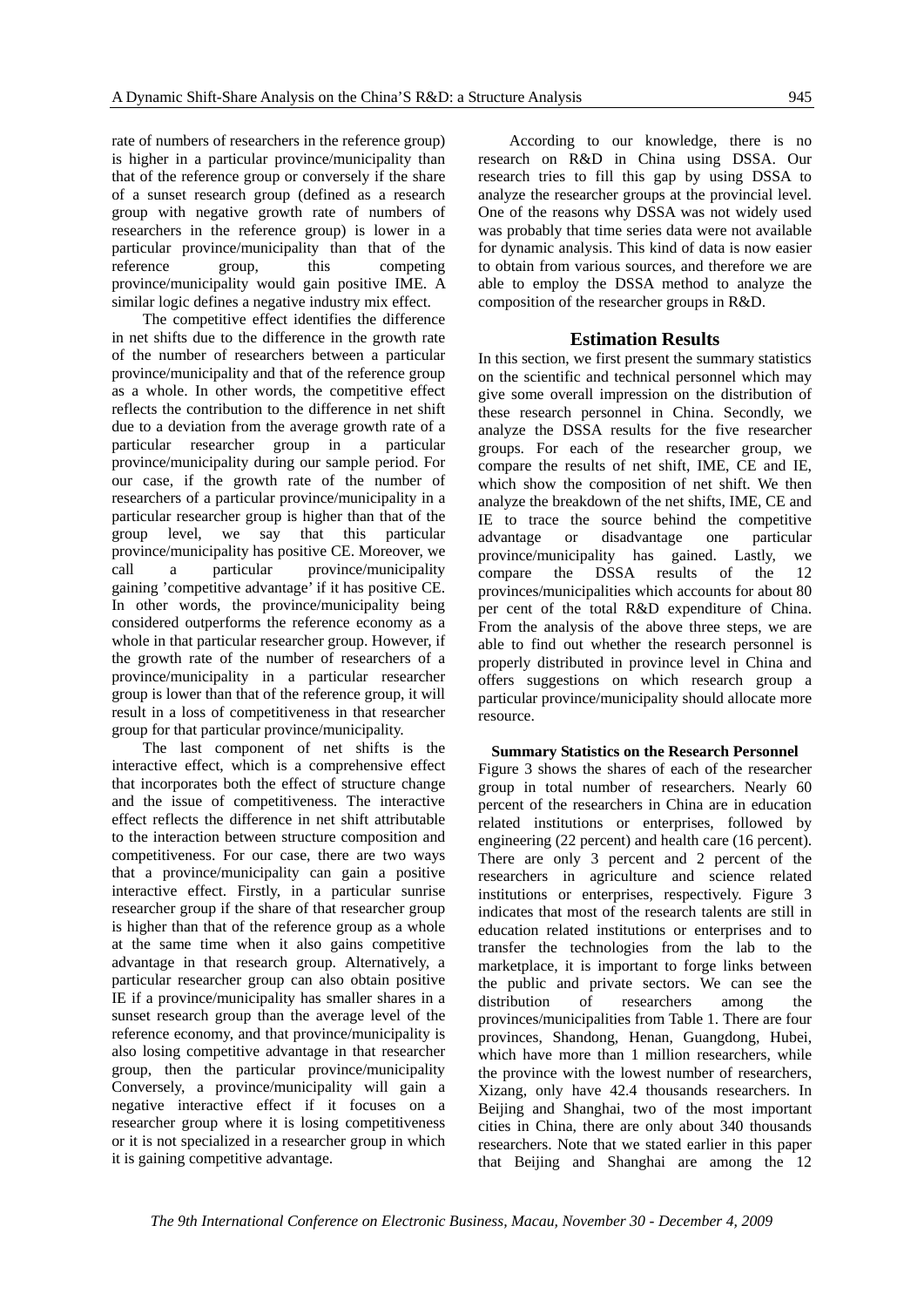|  |                              | Shaanxi, Gansu, Qinghai, Ningxia, Xinjiang, | of the components of IME, CE and IE, we find that     |
|--|------------------------------|---------------------------------------------|-------------------------------------------------------|
|  | Guangxi, and Inner Mongolia) |                                             | the average growth rate of researchers in engineering |

from eastern China, the relatively rich region, are relatively low, we further look at the cumulative IME, CE and IE, which are showed in Tables 3 to 5. Table 3 presents the rankings of cumulative IME of engineering. Eighteen of the thirty provinces/municipalities gained positive cumulative IME. We find that only three of the top ten provinces/municipalities are from eastern China while five of the bottom ten provinces/municipalities are from this region. Similar results can be found in Table 4, which shows the cumulative CE of engineering. There are nineteen provinces/municipalities with positive cumulative CE. Among the top ten provinces/municipalities of cumulative CE, only two of them are from eastern China while seven out of the bottom ten are from this region. Different from NE, IME and CE, only seven of the thirty provinces/municipalities are with positive cumulative IE, which are showed in Table 5. By definition, one province/municipality can have a positive IE if the growth rate and the share of this particular province/municipality are higher or lower than the group level simultaneously. The DSSA results indicate that only seven of our sample provinces/municipalities satisfy this condition. Overall, eighteen, eighteen and nineteen provinces/municipalities got positive cumulative net shift, IME and CE, respectively, which means two third of the sample provinces/municipalities are with positive cumulative net shift, IME and CE. The structure composition of engineering group is satisfactory for western and central China but not for eastern China. By analyzing the breakdown of each of the components of IME, CE and IE, we find that

provinces/municipalities which spent most on R&D. The statistics in this section indicates that there is

interesting fact is that regional difference<sup>6</sup> is not obvious in the amount of researchers, which is different from other economic indicators like GDP or tertiary industry output. Among the top ten and bottom ten provinces/municipalities, there are provinces/municipalities from western, middle and

**DSSA results for engineering**  Engineering is the second largest researcher group in China, accounting for 22 percent of the total research persons, only behind education. Table 2 shows the rankings of cumulative net shifts of engineering for the sample provinces/municipalities from 1998 to 2007. Twenty out of the thirty sample provinces/municipalities have positive cumulative net shifts. For the top ten provinces/municipalities, five of them are from western China, three of them from central China and only two of them from eastern China. In contrast, six of the bottom ten provinces/municipalities are from eastern China. The poor performance of the provinces/municipalities in eastern China is reflected in Figure 4, which shows the cumulative net shifts of the three regions. To see why the rankings of the provinces/municipalities

6 China has traditionally been divided into three economic regions: the eastern region (Beijing, Tianjin, Hebei, Liaoning, Shandong, Shanghai, Jiangsu, Zhejiang, Fujian, Guangdong, and Hainan), the central region (Shanxi, Jilin, Heilongjiang, Anhui, Jiangxi, Henan, Hubei, Hunan), and the western region (Chongqing, Sichuan, Guizhou, Yunnan, Tibet,

high R&D per researcher in these two cities. One

**Table 1.** The rankings of total number of researchers in 2007

| Rank           | Region       | Number  | Rank | Region   | Number |
|----------------|--------------|---------|------|----------|--------|
| 1              | Shandong     | 1494182 | 16   | Shaanxi  | 619805 |
| $\overline{2}$ | Henan        | 1263425 | 17   | Jiangxi  | 618036 |
| 3              | Guangdong    | 1234792 | 18   | Jilin    | 558105 |
| 4              | Hebei        | 1004636 | 19   | Guizhou  | 525180 |
| 5              | Sicuan       | 999505  | 20   | Fujian   | 519534 |
| 6              | Jiangsu      | 998178  | 21   | Neimeng  | 486148 |
| 7              | Hunan        | 905426  | 22   | Gansu    | 433827 |
| 8              | Hubei        | 804191  | 23   | Xinjiang | 411099 |
| 9              | Guangxi      | 745589  | 24   | Beijing  | 340120 |
| 10             | Liaoning     | 715461  | 25   | Shanghai | 337699 |
| 11             | Anhui        | 711492  | 26   | Tianjin  | 247584 |
| 12             | Zhejiang     | 688800  | 27   | Hainan   | 124419 |
| 13             | Shaanxi      | 687679  | 28   | Ningxia  | 117468 |
| 14             | Heilongjiang | 678135  | 29   | Qinghai  | 102388 |
| 15             | Yunnan       | 659890  | 30   | Xizang   | 42402  |

eastern China.

1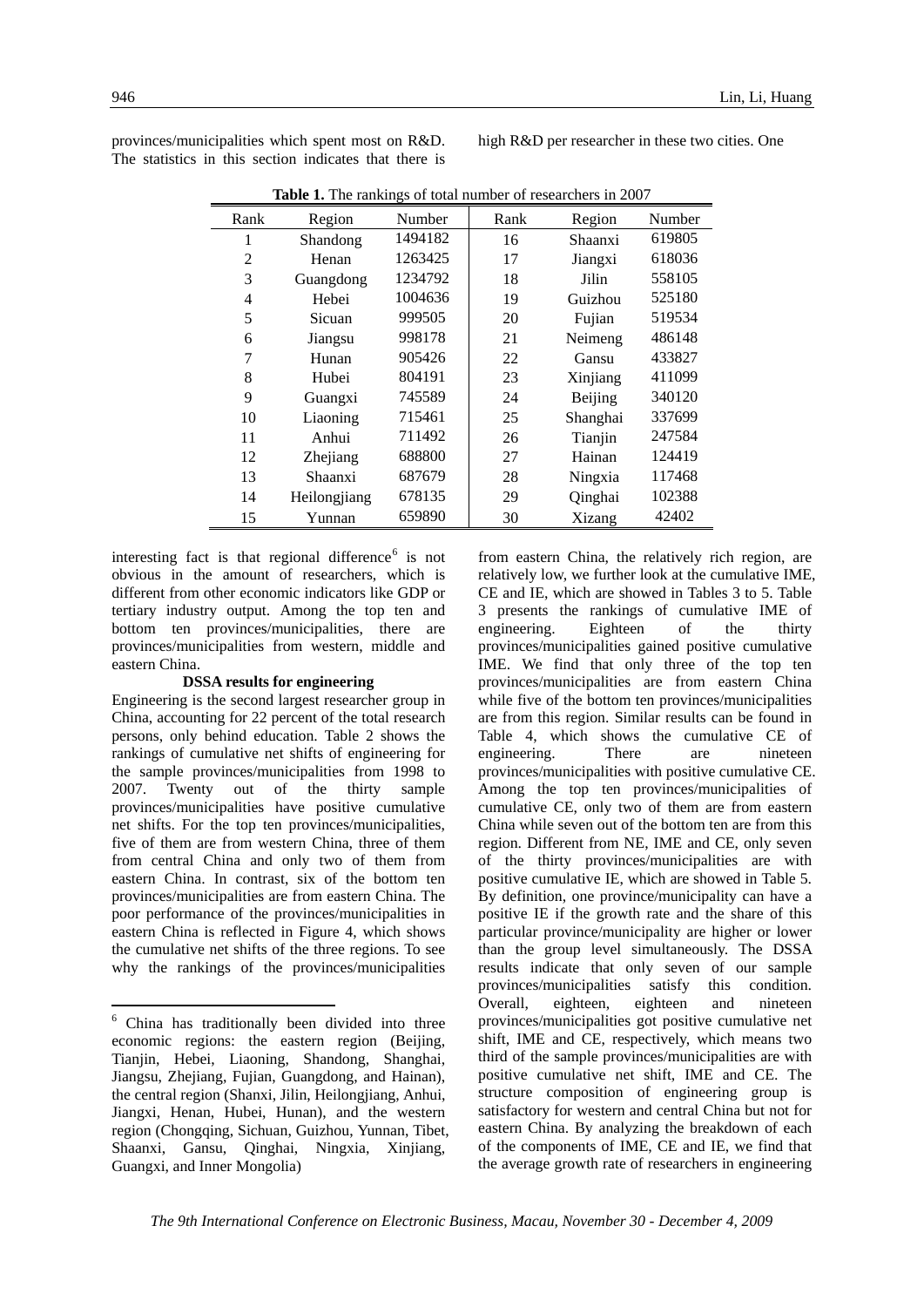related institutions and enterprises is -2.46 percent and the annual growth rates are negative in most of the sample years. It is clear that engineering is a sun-set research group. However, the shares in this research group are higher than the group level while the growth rates of the number of researchers in this research group are often lower than the average group level for most of the provinces/municipalities in eastern China. All these facts cause the low rankings in IME and CE and thus net shift for most of the provinces/municipalities in eastern China.

| <b>rapic 2.</b> Cumulative net simit of engineering from 1770 to 2007 |           |            |      |                                                                          |              |  |  |
|-----------------------------------------------------------------------|-----------|------------|------|--------------------------------------------------------------------------|--------------|--|--|
| Rank                                                                  | Region    | <b>NS</b>  | Rank | Region                                                                   | <b>NS</b>    |  |  |
| $\mathbf 1$                                                           | Shanxi    | 72839.14   | 16   | Ningxia                                                                  | 5319.75      |  |  |
| $\overline{c}$                                                        | Henan     | 50626.07   | 17   | Fujian                                                                   | 3442.95      |  |  |
| $\overline{3}$                                                        | Guangxi   | 45707.54   | 18   | Qinghai                                                                  | 2640.61      |  |  |
| $\overline{\mathbf{4}}$                                               | Hebei     | 39755.15   | 19   | Zhejiang                                                                 | 1875.11      |  |  |
| 5                                                                     | Shandong  | 29733.30   | 20   | Xizang                                                                   | 1420.81      |  |  |
| 6                                                                     | Yunnan    | 26674.91   | 21   | Hainan                                                                   | $-301.50$    |  |  |
| 7                                                                     | Shaanxi   | 25041.99   | 22   | Sicuan                                                                   | $-14385.32$  |  |  |
| 8                                                                     | Hunan     | 23696.19   | 23   | Tianjin                                                                  | $-21764.71$  |  |  |
| 9                                                                     | Gansu     | 20146.63   | 24   | Jilin                                                                    | $-24329.15$  |  |  |
| 10                                                                    | Guizhou   | 18516.14   | 25   | Heilongjiang                                                             | $-25100.63$  |  |  |
| 11                                                                    | Jiangxi   | 17199.90   | 26   | Beijing                                                                  | $-25438.81$  |  |  |
| 12                                                                    | Neimeng   | 11955.19   | 27   | Shanghai                                                                 | $-26893.54$  |  |  |
| 13                                                                    | Anhui     | 11801.40   | 28   | Hubei                                                                    | $-60350.56$  |  |  |
| 14                                                                    | Xinjiang  | 10049.13   | 29   | Liaoning                                                                 | $-101363.21$ |  |  |
| 15                                                                    | Guangdong | 6536.74    | 30   | Jiangsu                                                                  | $-125051.12$ |  |  |
|                                                                       |           |            |      | Table 3. Cumulative industry mix effect of engineering from 1996 to 2007 |              |  |  |
| Rank                                                                  | Region    | <b>IME</b> | Rank | Region                                                                   | <b>IME</b>   |  |  |
| $\mathbf{1}$                                                          | Henan     | 17209.32   | 16   | Qinghai                                                                  | 638.84       |  |  |
| $\overline{c}$                                                        | Guangdong | 11035.18   | 17   | Xizang                                                                   | 634.63       |  |  |
| 3                                                                     | Sicuan    | 9631.54    | 18   | Gansu                                                                    | 307.99       |  |  |
| $\overline{4}$                                                        | Hubei     | 5606.18    | 19   | Guangxi                                                                  | $-220.88$    |  |  |
| 5                                                                     | Hunan     | 5402.48    | 20   | Shaanxi                                                                  | $-344.16$    |  |  |
| 6                                                                     | Guizhou   | 5197.13    | 21   | Ningxia                                                                  | $-757.13$    |  |  |
| 7                                                                     | Anhui     | 4864.35    | 22   | Jiangsu                                                                  | $-2478.07$   |  |  |
| 8                                                                     | Hebei     | 4783.41    | 23   | Jilin                                                                    | $-2597.28$   |  |  |
| 9                                                                     | Jiangxi   | 4578.59    | 24   | Tianjin                                                                  | -5988.46     |  |  |
| 10                                                                    | Fujian    | 4089.21    | 25   | Shanxi                                                                   | $-6469.54$   |  |  |
| 11                                                                    | Yunnan    | 3373.75    | 26   | Shandong                                                                 | $-7364.41$   |  |  |
| 12                                                                    | Xinjiang  | 2358.13    | 27   | Heilongjiang                                                             | $-8852.65$   |  |  |
| 13                                                                    | Hainan    | 1983.80    | 28   | Shanghai                                                                 | $-11694.90$  |  |  |
| 14                                                                    | Neimeng   | 1795.06    | 29   | Liaoning                                                                 | $-11890.05$  |  |  |
| 15                                                                    | Zhejiang  | 852.99     | 30   | Beijing                                                                  | $-25685.79$  |  |  |
|                                                                       |           |            |      | Table 4. Cumulative competitive effect of engineering from 1996 to 2007  |              |  |  |
| Rank                                                                  | Region    | CE         | Rank | Region                                                                   | <b>CE</b>    |  |  |
| $\mathbf{1}$                                                          | Shanxi    | 71579.59   | 16   | Ningxia                                                                  | 5993.93      |  |  |
| $\boldsymbol{2}$                                                      | Henan     | 49309.14   | 17   | Qinghai                                                                  | 2457.52      |  |  |
| 3                                                                     | Guangxi   | 45109.55   | 18   | Zhejiang                                                                 | 2109.09      |  |  |
| $\overline{4}$                                                        | Hebei     | 41627.05   | 19   | Xizang                                                                   | 1865.54      |  |  |
| 5                                                                     | Shandong  | 37099.86   | 20   | Fujian                                                                   | $-611.58$    |  |  |
| 6                                                                     | Yunnan    | 29623.74   | 21   | Guangdong                                                                | $-1576.08$   |  |  |
| 7                                                                     | Shaanxi   | 24975.03   | 22   | Hainan                                                                   | $-3326.65$   |  |  |
| $8\,$                                                                 | Hunan     | 23610.51   | 23   | Shanghai                                                                 | $-7712.45$   |  |  |
| 9                                                                     | Gansu     | 21413.34   | 24   | Tianjin                                                                  | $-9424.54$   |  |  |

**Table 2.** Cumulative net shift of engineering from 1996 to 2007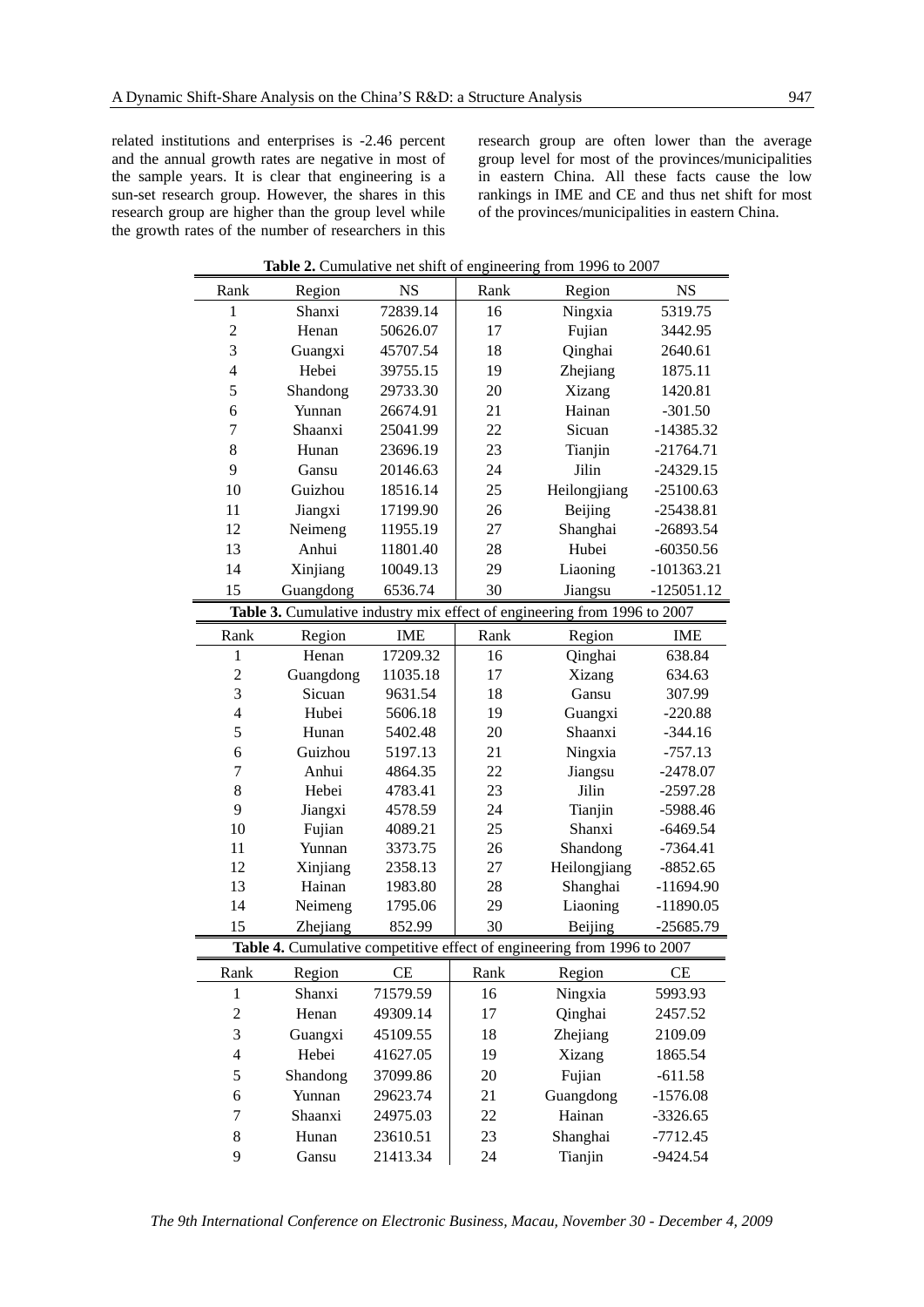| 10 | Guizhou  | 17783.57 | 25 | Heilongjiang | $-11995.86$  |
|----|----------|----------|----|--------------|--------------|
| 11 | Jiangxi  | 15573.38 | 26 | Jilin        | $-18410.49$  |
| 12 | Neimeng  | 11855.74 | 27 | Sicuan       | $-27781.01$  |
| 13 | Beijing  | 11624.08 | 28 | Liaoning     | $-66487.83$  |
| 14 | Xinjiang | 9309.59  | 29 | Hubei        | $-72945.14$  |
| 15 | Anhui    | 8302.91  | 30 | Jiangsu      | $-109838.54$ |

**Table 5.** Cumulative interactive effect of engineering from 1996 to 2007

| Rank | Region   | IE         | Rank | Region       | IE          |
|------|----------|------------|------|--------------|-------------|
| 1    | Shanxi   | 7729.09    | 16   | Neimeng      | $-1695.61$  |
| 2    | Hubei    | 6988.40    | 17   | Guangdong    | $-2922.35$  |
| 3    | Sicuan   | 3764.16    | 18   | Jiangxi      | $-2952.06$  |
| 4    | Hainan   | 1041.35    | 19   | Jilin        | $-3321.38$  |
| 5    | Guangxi  | 818.87     | 20   | Heilongjiang | $-4252.12$  |
| 6    | Shaanxi  | 411.12     | 21   | Guizhou      | $-4464.57$  |
| 7    | Ningxia  | 82.94      | 22   | Hunan        | $-5316.81$  |
| 8    | Shandong | $-2.15$    | 23   | Yunnan       | $-6322.59$  |
| 9    | Fujian   | $-34.67$   | 24   | Tianjin      | $-6351.71$  |
| 10   | Qinghai  | $-455.75$  | 25   | Hebei        | $-6655.31$  |
| 11   | Xizang   | $-1079.36$ | 26   | Shanghai     | $-7486.19$  |
| 12   | Zhejiang | $-1086.96$ | 27   | Beijing      | -11377.09   |
| 13   | Anhui    | $-1365.86$ | 28   | Jiangsu      | $-12734.51$ |
| 14   | Gansu    | $-1574.70$ | 29   | Henan        | $-15892.39$ |
| 15   | Xinjiang | $-1618.59$ | 30   | Liaoning     | $-22985.33$ |

**Figure 4.** Cumulative Net Shifts of the Three Regions for Engineering



## **DSSA results for agriculture**

The number of agriculture researchers accounts for only 3 percent of total number of researchers in China in 2007. The overall performance of the three regions can be found in Figure 5, which shows the cumulative net shifts of these three regions. From Figure 5, we find that the overall performance of provinces/municipalities in western China is the best, especially after 2003 while the performance of provinces/municipalities in eastern China is poor with a declining trend during the whole sample period. Further detailed DSSA results are showed in Tables 6 to 9. There are twelve, fifteen, thirteen and eighteen provinces/municipalities with positive cumulative net shift, IME, CE and IE, respectively for agriculture researcher group. Table 6 shows the cumulative net shift for the thirty provinces/municipalities. Of the top ten provinces/municipalities in net shift of agriculture, seven of them are from western China and the remaining three are from central China while seven of the bottom ten provinces/municipalities are from eastern China. As most of the agriculture output is from central and western China, this result is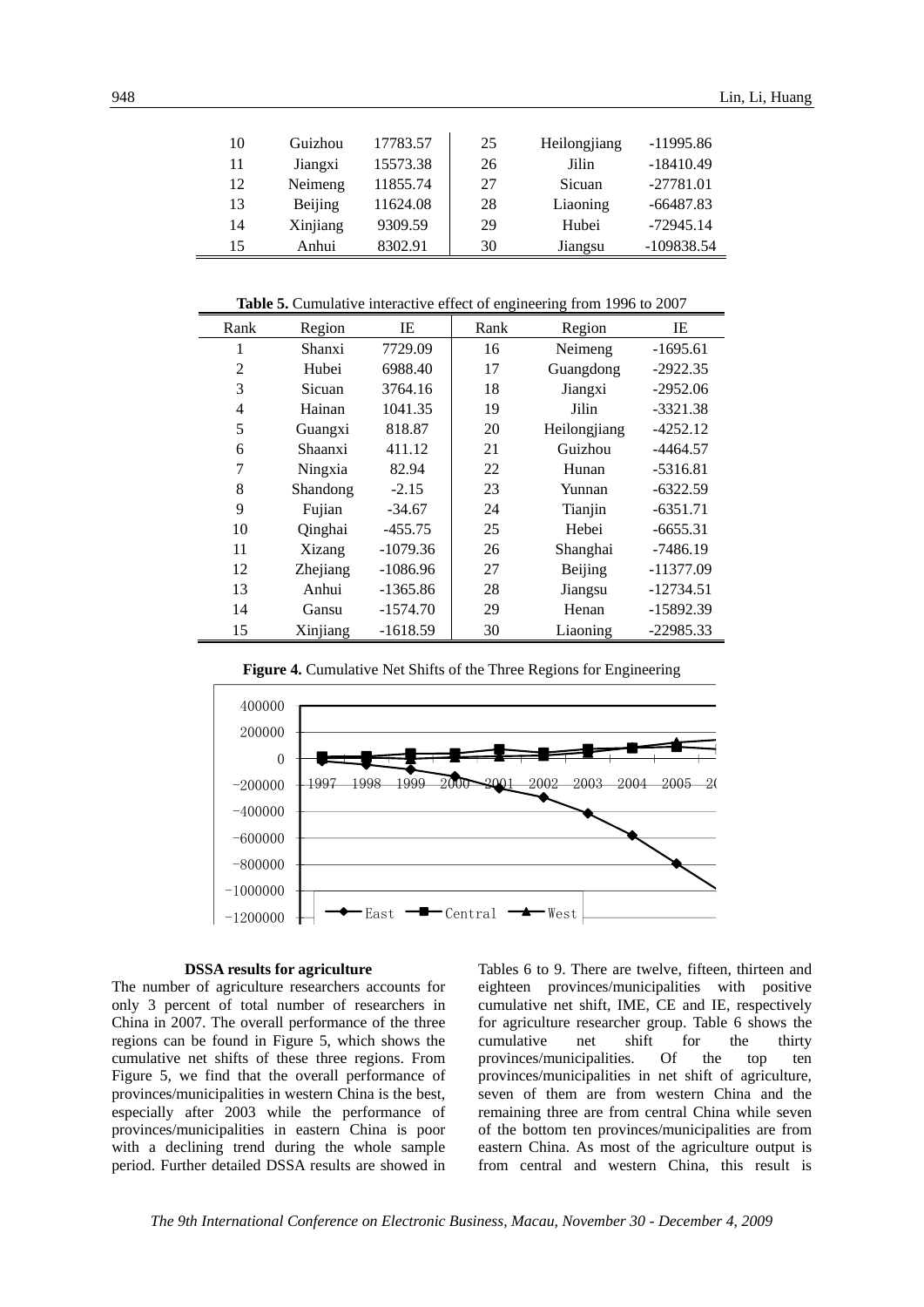consistent from out expectation that research talents in agriculture related institutions and enterprises are mainly in provinces/municipalities from central and western China where R&D expenditure on agriculture is generally more than that of the provinces/municipalities. The growth rates of agriculture researchers are positive in eight of the eleven years of our sample period and the average growth rate is 1.64 percent. Thus, this researcher group is a sun-rise researcher group. By analyzing the results of IME, CE and IE, we find that those provinces in western China which top the cumulative net shift ranking are also ranked high in cumulative IME and CE. For example, Xinjiang and Ningxia are among the top ten provinces/municipalities in both cumulative IME and CE. In contrast, most of the provinces/municipalities from eastern China are ranked low in both IME and CE. By checking the breakdown of IME and CE, we find that those eastern provinces/municipalities are with lower shares and growth rates than the corresponding group levels. The well-structured of the agriculture researchers group is also reflected by eighteen of the thirty provinces/municipalities which all have positive cumulative IE. For the provinces/municipalities in central China, not like their counterparts in western and eastern China, they are evenly distributed in the DSSA rankings for agriculture researcher group. From the above analysis, we know that the distribution of research persons in agriculture researcher group is proper and the overall structure is satisfactory.

|  | <b>Table 6.</b> Cumulative net shift of agriculture from 1996 to 2007 |
|--|-----------------------------------------------------------------------|
|--|-----------------------------------------------------------------------|

| Rank           | Region       | <b>NS</b>  | Rank | Region                                                                   | <b>NS</b>   |
|----------------|--------------|------------|------|--------------------------------------------------------------------------|-------------|
| $\mathbf{1}$   | Xinjiang     | 9277.40    | 16   | Henan                                                                    | $-628.95$   |
| $\overline{c}$ | Gansu        | 7347.58    | 17   | Heilongjiang                                                             | $-1234.92$  |
| $\overline{3}$ | Shaanxi      | 6819.89    | 18   | Tianjin                                                                  | $-1276.41$  |
| $\overline{4}$ | Hunan        | 6402.66    | 19   | Shandong                                                                 | $-1582.29$  |
| 5              | Neimeng      | 6273.59    | 20   | Hebei                                                                    | $-1738.49$  |
| 6              | Shanxi       | 5184.49    | 21   | Sicuan                                                                   | $-2311.60$  |
| $\overline{7}$ | Ningxia      | 3724.31    | 22   | Zhejiang                                                                 | $-2384.42$  |
| 8              | Qinghai      | 3090.17    | 23   | Fujian                                                                   | $-2978.76$  |
| 9              | Yunnan       | 3082.71    | 24   | Beijing                                                                  | $-3135.56$  |
| 10             | Jiangxi      | 2929.07    | 25   | Shanghai                                                                 | $-3594.75$  |
| 11             | Jilin        | 2336.56    | 26   | Anhui                                                                    | $-3796.76$  |
| 12             | Guizhou      | 1742.61    | 27   | Liaoning                                                                 | $-3818.07$  |
| 13             | Xizang       | $-280.88$  | 28   | Guangdong                                                                | $-4371.00$  |
| 14             | Hainan       | $-328.97$  | 29   | Jiangsu                                                                  | $-10712.05$ |
| 15             | Guangxi      | $-552.80$  | 30   | Hubei                                                                    | $-13484.34$ |
|                |              |            |      | Table 7. Cumulative industry mix effect of agriculture from 1996 to 2007 |             |
| Rank           | Region       | <b>IME</b> | Rank | Region                                                                   | <b>IME</b>  |
| $\mathbf{1}$   | Yunnan       | 2861.75    | 16   | Hubei                                                                    | $-70.00$    |
| $\sqrt{2}$     | Xinjiang     | 2594.57    | 17   | Anhui                                                                    | $-152.51$   |
| $\overline{3}$ | Guizhou      | 1746.54    | 18   | Jiangsu                                                                  | $-196.06$   |
| $\overline{4}$ | Sicuan       | 1333.18    | 19   | Jiangxi                                                                  | $-236.05$   |
| 5              | Heilongjiang | 1139.86    | 20   | Zhejiang                                                                 | $-457.48$   |
| 6              | Neimeng      | 1013.51    | 21   | Fujian                                                                   | $-475.21$   |
| $\overline{7}$ | Gansu        | 1009.16    | 22   | Liaoning                                                                 | $-519.28$   |
| 8              | Jilin        | 779.36     | 23   | Shanxi                                                                   | $-525.54$   |
| 9              | Ningxia      | 569.27     | 24   | Hunan                                                                    | $-1005.88$  |
| 10             | Shaanxi      | 403.18     | 25   | Hebei                                                                    | $-1039.29$  |
| 11             | Qinghai      | 377.47     | 26   | Tianjin                                                                  | $-1226.06$  |
| 12             | Guangxi      | 145.85     | 27   | Beijing                                                                  | $-1397.87$  |
| 13             | Xizang       | 142.00     | 28   | Shanghai                                                                 | $-1645.59$  |
| 14             | Hainan       | 40.64      | 29   | Henan                                                                    | $-1727.93$  |
| 15             | Shandong     | 39.80      | 30   | Guangdong                                                                | $-3521.29$  |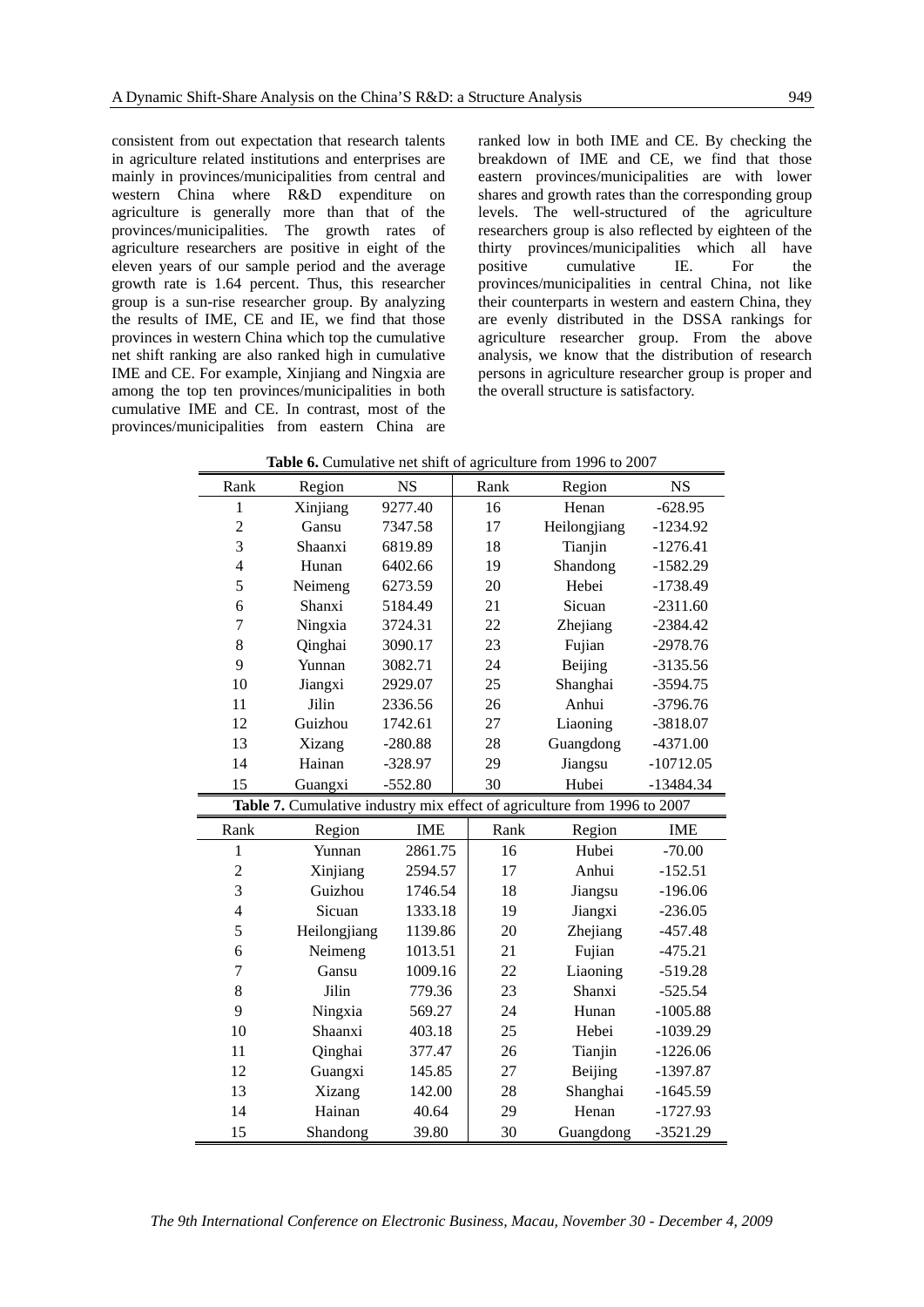| Rank           | Region   | СE        | Rank | Region                                                                  | CE          |
|----------------|----------|-----------|------|-------------------------------------------------------------------------|-------------|
| $\mathbf{1}$   | Hunan    | 8894.56   | 16   | Hainan                                                                  | $-207.57$   |
| $\overline{c}$ | Shanxi   | 6801.18   | 17   | Guangdong                                                               | $-232.66$   |
| 3              | Shaanxi  | 5706.25   | 18   | Guangxi                                                                 | $-690.51$   |
| $\overline{4}$ | Gansu    | 4258.95   | 19   | Hebei                                                                   | $-888.56$   |
| 5              | Neimeng  | 3640.98   | 20   | Shandong                                                                | $-1813.76$  |
| 6              | Jiangxi  | 3567.82   | 21   | Heilongjiang                                                            | $-1847.08$  |
| $\overline{7}$ | Xinjiang | 3189.98   | 22   | Zhejiang                                                                | $-2145.77$  |
| 8              | Jilin    | 1848.97   | 23   | Sicuan                                                                  | $-2375.65$  |
| 9              | Henan    | 1765.31   | 24   | Fujian                                                                  | $-2819.24$  |
| 10             | Ningxia  | 1581.74   | 25   | Liaoning                                                                | $-3568.81$  |
| 11             | Qinghai  | 1365.87   | 26   | Beijing                                                                 | $-3681.44$  |
| 12             | Yunnan   | 181.72    | 27   | Anhui                                                                   | $-3901.03$  |
| 13             | Tianjin  | 143.08    | 28   | Shanghai                                                                | -7259.97    |
| 14             | Guizhou  | $-16.36$  | 29   | Jiangsu                                                                 | $-10718.55$ |
| 15             | Xizang   | $-160.39$ | 30   | Hubei                                                                   | $-14434.54$ |
|                |          |           |      | Table 9. Cumulative interactive effect of agriculture from 1996 to 2007 |             |
| Rank           | Region   | IE        | Rank | Region                                                                  | IE          |
| $\mathbf{1}$   | Shanghai | 5310.82   | 16   | Hebei                                                                   | 189.36      |
|                |          |           |      |                                                                         |             |
| $\overline{c}$ | Xinjiang | 3492.85   | 17   | Yunnan                                                                  | 39.24       |
| $\overline{3}$ | Gansu    | 2079.46   | 18   | Guizhou                                                                 | 12.42       |
| $\overline{4}$ | Beijing  | 1943.75   | 19   | Guangxi                                                                 | $-8.15$     |
| 5              | Neimeng  | 1619.11   | 20   | Hainan                                                                  | $-162.04$   |
| 6              | Ningxia  | 1573.31   | 21   | Tianjin                                                                 | $-193.42$   |
| $\overline{7}$ | Qinghai  | 1346.83   | 22   | Xizang                                                                  | $-262.49$   |
| 8              | Hubei    | 1020.20   | 23   | Jilin                                                                   | $-291.77$   |
| 9              | Shaanxi  | 710.46    | 24   | Jiangxi                                                                 | $-402.70$   |
| 10             | Fujian   | 315.69    | 25   | Heilongjiang                                                            | $-527.71$   |
| 11             | Liaoning | 270.01    | 26   | Guangdong                                                               | $-617.05$   |
| 12             | Anhui    | 256.78    | 27   | Henan                                                                   | $-666.33$   |
| 13             | Zhejiang | 218.84    | 28   | Shanxi                                                                  | $-1091.15$  |
| 14             | Jiangsu  | 202.55    | 29   | Sicuan                                                                  | $-1269.12$  |

**Table 8.** Cumulative competitive effect of agriculture from 1996 to 2007

**Figure 5.** Cumulative Net Shifts of the Three Regions for Agriculture





researcher group. The number of scientific researchers in institutions and enterprises only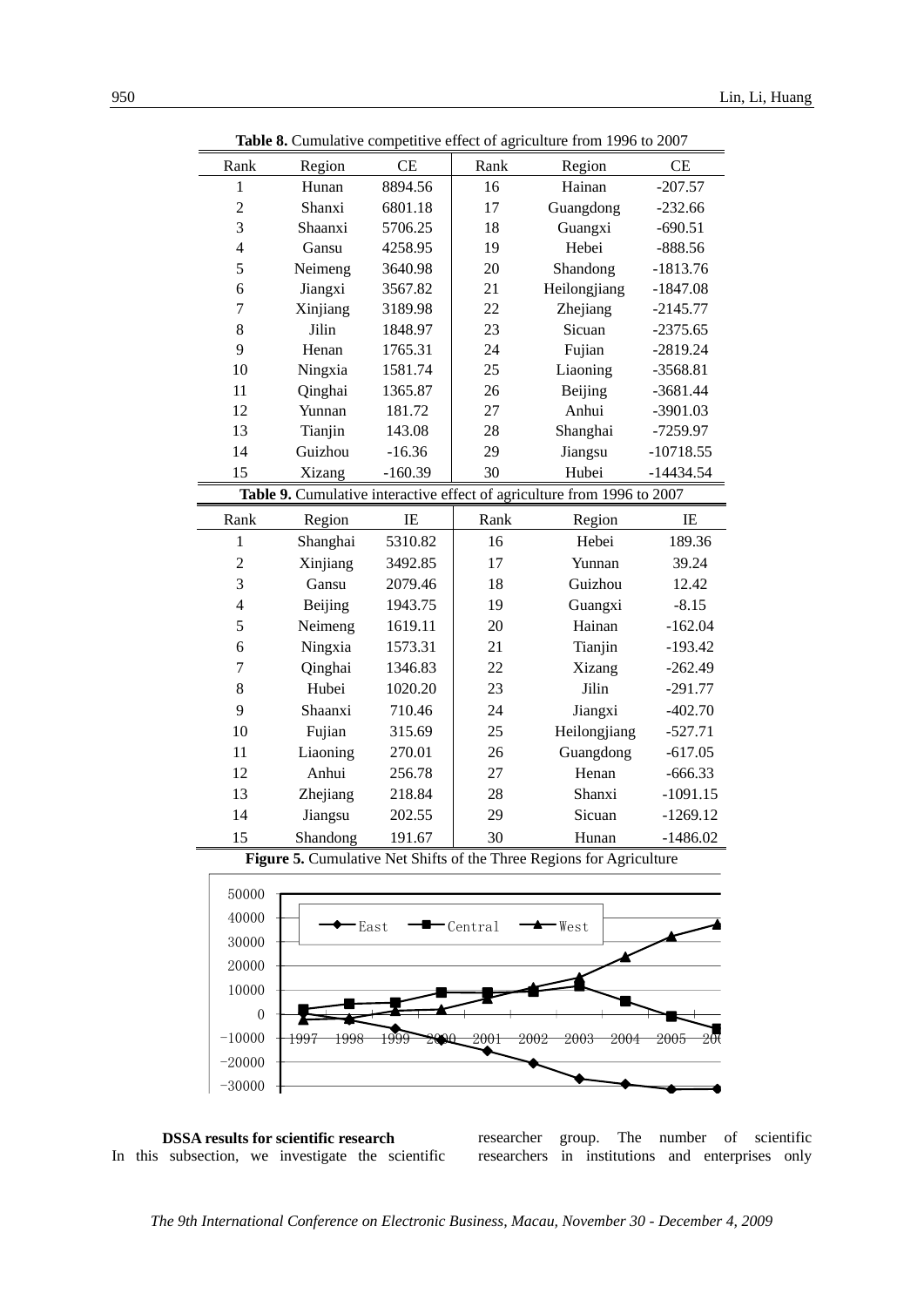accounts for 2 percent of the total number of researchers in China. During our sample period, we see that, for the growth rates of the number of scientific researchers, except for a sudden drop of 6 percent in 2007, followed by a 6.48 percent recovery, there were only two small declines of 0.87 and 0.21 percent in 1997 and 2001, respectively. The average growth rate in our sample period is 2.43 percent and we can say that scientific researcher group is a sunrise researcher group. The overall performance of the three regions for scientific researcher group is presented in Figure 6. The provinces/municipalities in eastern China has obvious advantage in the scientific researcher group as reflected by the consistently positive cumulative net shifts during the whole sample period. In contrast, the overall performance of the provinces/municipalities in western China is not satisfactory with negative cumulative net shifts for the whole sample period. Tables 10 to 13 are the DSSA results, which show the net shift, IME, CE and IE, respectively. There are fourteen, fourteen and fifteen of the thirty provinces/municipalities with positive net shift, IME and CE respectively. The provinces/municipalities from eastern China seems better in scientific researcher group as reflected by six of the top ten and only one of the bottom ten provinces/municipalities in net shift are from this region. In contrast, none of the top ten provinces/municipalities in net shift of scientific researcher group is from western China and we are able to find six of them in the bottom ten. Following our standard procedures, we check the results from IME, CE and IE. We find that seven of the top ten provinces/municipalities in IME are from eastern China. The breakdown of IME equation further shows that most of the provinces/municipalities in eastern China have higher shares in scientific researcher group than the average group level, which together with the property of sunrise researcher group results in the good rankings of IME for provinces/municipalities in eastern China. For IE, five of the eleven provinces/municipalities with positive IE in scientific researcher group are from the western China. By checking the breakdown of IE, we find that provinces/municipalities in western China usually have lower share and slower growth rates than the average levels of the group in the scientific researcher group. The interaction between low shares and low growth rates results in the relatively high rankings of IE for provinces/municipalities in western China. The DSSA results from this subsection indicate that the regional distribution of scientific researchers in institutions and enterprises are not even, where the absolute numbers and growth rates of scientific researchers in provinces/municipalities from eastern China are higher than those of western China. One exception from the provinces in eastern China is Guangdong province which was ranked twenty in cumulative net shift and twenty eight in cumulative IME. The breakdown of the DSSA equations shows that both the shares and growth rates of Guangdong province in scientific researcher group are not satisfactory. The shares of the number of scientific researchers in total number of researchers are consistently lower than the average group level, although the magnitudes are not high. Six of the eleven growth rates of Guangdong provinces in the number of scientific researchers are negative, which is also a poor result.

| Rank           | Region       | <b>NS</b> | Rank | Region    | <b>NS</b>  |
|----------------|--------------|-----------|------|-----------|------------|
| 1              | Jilin        | 3419.55   | 16   | Qinghai   | $-366.39$  |
| $\overline{2}$ | Hunan        | 2560.86   | 17   | Neimeng   | $-384.78$  |
| 3              | Shandong     | 1850.35   | 18   | Gansu     | -406.71    |
| 4              | Liaoning     | 1471.46   | 19   | Ningxia   | $-503.01$  |
| 5              | Heilongjiang | 1412.74   | 20   | Guangdong | $-677.48$  |
| 6              | Beijing      | 872.18    | 21   | Shanxi    | $-728.01$  |
| 7              | Hubei        | 837.82    | 22   | Henan     | $-795.63$  |
| 8              | Zhejiang     | 744.59    | 23   | Xinjiang  | $-868.54$  |
| 9              | Fujian       | 563.91    | 24   | Yunnan    | $-898.97$  |
| 10             | Tianjin      | 254.90    | 25   | Shaanxi   | -985.05    |
| 11             | Xizang       | 251.63    | 26   | Anhui     | $-1248.18$ |
| 12             | Jiangsu      | 182.46    | 27   | Guangxi   | -1402.10   |
| 13             | Shanghai     | 109.52    | 28   | Guizhou   | $-1535.38$ |
| 14             | Jiangxi      | 60.78     | 29   | Sicuan    | $-1654.07$ |
| 15             | Hainan       | $-312.36$ | 30   | Hebei     | $-1826.08$ |

Table 10. Cumulative net shift of science from 1996 to 2007

Table 11. Cumulative industry mix effect of science from 1996 to 2007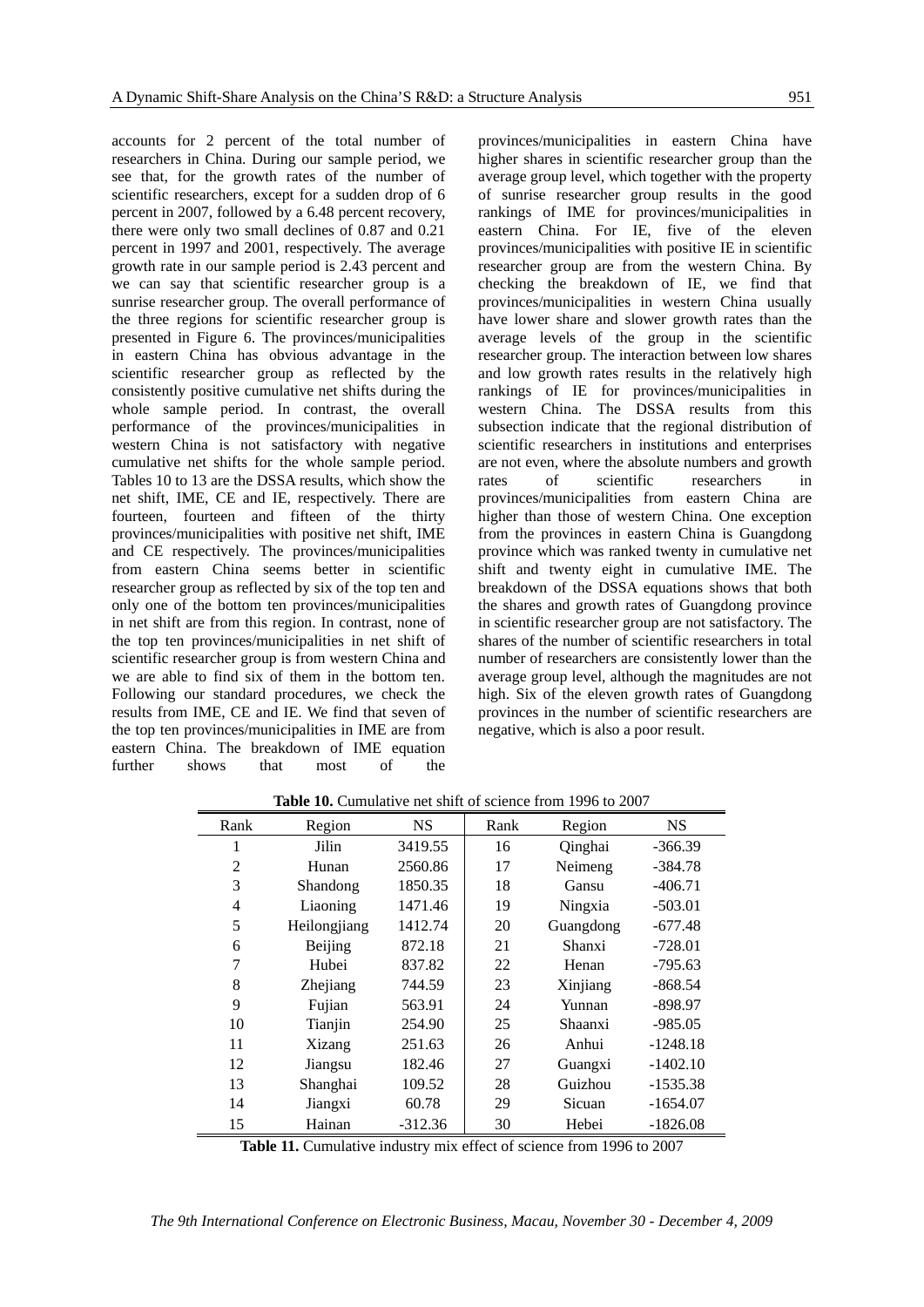| Rank           | Region                                                               | <b>IME</b> | Rank | Region           | <b>IME</b> |
|----------------|----------------------------------------------------------------------|------------|------|------------------|------------|
| $\mathbf{1}$   | Shanghai                                                             | 1019.39    | 16   | Ningxia          | $-5.95$    |
| $\overline{c}$ | Beijing                                                              | 825.06     | 17   | Hainan           | $-47.10$   |
| 3              | Jilin                                                                | 545.22     | 18   | Yunnan           | $-125.06$  |
| $\overline{4}$ | Liaoning                                                             | 470.90     | 19   | Neimeng          | $-179.02$  |
| 5              | Heilongjiang                                                         | 399.95     | 20   | Gansu            | $-209.19$  |
| 6              | Hubei                                                                | 370.51     | 21   | Shaanxi          | $-224.76$  |
| $\tau$         | Fujian                                                               | 287.00     | 22   | Jiangxi          | $-250.00$  |
| 8              | Zhejiang                                                             | 229.01     | 23   | Hunan            | $-252.72$  |
| 9              | Tianjin                                                              | 142.43     | 24   | Sicuan           | $-275.72$  |
| 10             | Jiangsu                                                              | 66.03      | 25   | Guangxi          | $-279.78$  |
| 11             | Xizang                                                               | 50.36      | 26   | Anhui            | $-331.89$  |
| 12             | Xinjiang                                                             | 27.59      | 27   | Guizhou          | $-353.02$  |
| 13             | Shanxi                                                               | 3.36       | 28   | Guangdong        | $-515.49$  |
| 14             | Qinghai                                                              | 1.77       | 29   | Henan            | $-669.49$  |
| 15             | Shandong                                                             | $-4.61$    | 30   | Hebei            | $-714.34$  |
|                | Table 12. Cumulative competitive effect of science from 1996 to 2007 |            |      |                  |            |
| Rank           | Region                                                               | CE         | Rank | Region           | CE         |
| 1              | Hunan                                                                | 4351.62    | 16   | Guangdong        | $-143.83$  |
| $\overline{2}$ | Jilin                                                                | 3178.95    | 17   | Qinghai          | $-226.45$  |
| 3              | Shandong                                                             | 2204.03    | 18   | Neimeng          | $-251.83$  |
| $\overline{4}$ | Gansu                                                                | 1628.51    | 19   | Shanghai         | $-277.42$  |
| 5              | Liaoning                                                             | 1044.90    | 20   | Hainan           | $-316.86$  |
| 6              | Hubei                                                                | 977.97     | 21   | Ningxia          | $-496.57$  |
| 7              | Heilongjiang                                                         | 855.48     | 22   | Yunnan           | $-715.57$  |
| $8\,$          | Jiangxi                                                              | 487.92     | 23   | Shanxi           | $-735.46$  |
| 9              | Zhejiang                                                             | 484.28     | 24   | Shaanxi          | $-762.56$  |
| 10             | Jiangsu                                                              | 359.44     | 25   | Xinjiang         | $-803.44$  |
| 11             |                                                                      | 352.60     | 26   | Sicuan           | $-1101.93$ |
| 12             | Fujian<br>Henan                                                      | 293.62     | 27   | Anhui            | $-1174.15$ |
| 13             | Beijing                                                              | 198.11     | 28   |                  | $-1447.84$ |
| 14             |                                                                      | 182.71     | 29   | Guangxi<br>Hebei | $-1853.16$ |
|                | Tianjin                                                              |            |      |                  |            |
| 15             | Xizang                                                               | 108.35     | 30   | Guizhou          | $-1975.88$ |
|                | Table 13. Cumulative interactive effect of science from 1996 to 2007 |            |      |                  |            |
| Rank           | Region                                                               | $\rm IE$   | Rank | Region           | IE         |
| 1              | Guizhou                                                              | 793.53     | 16   | Tianjin          | $-70.24$   |
| $\mathfrak{2}$ | Hebei                                                                | 741.43     | 17   | Fujian           | $-75.69$   |
| 3              | Guangxi                                                              | 325.51     | 18   | Xinjiang         | $-92.69$   |
| $\overline{4}$ | Anhui                                                                | 257.86     | 19   | Qinghai          | $-141.71$  |
| 5              | Heilongjiang                                                         | 157.31     | 20   | Beijing          | $-150.99$  |
| 6              | Xizang                                                               | 92.92      | 21   | Jiangxi          | $-177.14$  |
| 7              | Hainan                                                               | 51.60      | 22   | Jiangsu          | $-243.01$  |
| $8\,$          | Neimeng                                                              | 46.06      | 23   | Sicuan           | $-276.43$  |
| 9              | Zhejiang                                                             | 31.30      | 24   | Jilin            | $-304.62$  |
| 10             | Shanxi                                                               | 4.09       | 25   | Shandong         | $-349.08$  |
| 11             | Shaanxi                                                              | 2.27       | 26   | Henan            | $-419.76$  |
| 12             | Ningxia                                                              | $-0.49$    | 27   | Hubei            | $-510.66$  |
| 13             | Guangdong                                                            | $-18.16$   | 28   | Shanghai         | $-632.46$  |
| 14             | Liaoning                                                             | $-44.33$   | 29   | Hunan            | $-1538.03$ |
|                |                                                                      |            |      |                  |            |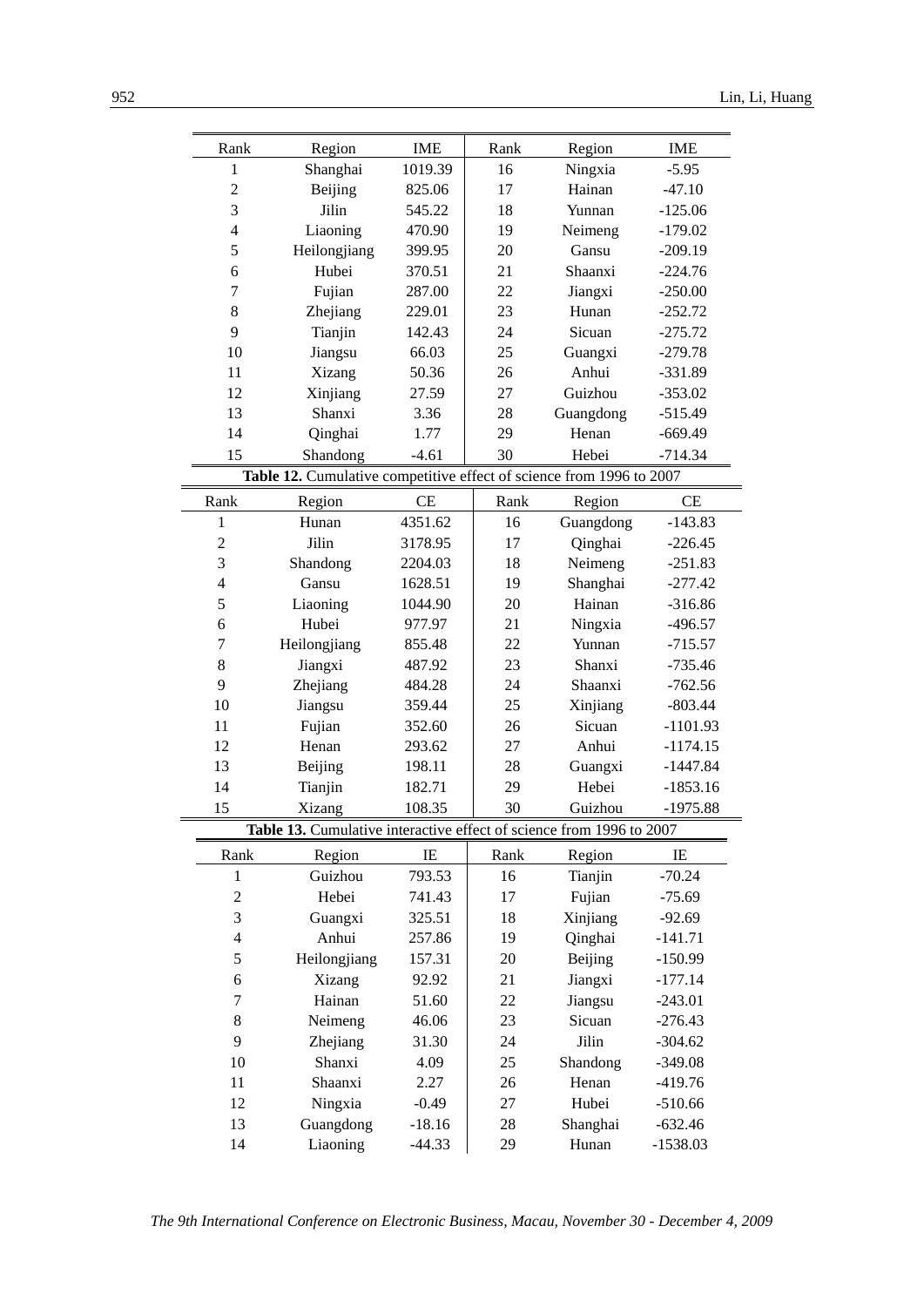

#### **DSSA results for health care research**

The number of health care researchers are ranked third of the five researcher group, accounting for 16 percent of the total number of researchers. The time series of annual growth rates of the number of researchers in health care related institutions and enterprises are consistently positive during the whole sample period and the average growth rate is 2.29 percent, which implies that the health care researcher group is a sunrise researcher group. Different from the scientific researcher group, the overall performance of provinces/municipalities in central China is better than those of the other two regions (Figure 6). Except for the beginning year of the sample period, the cumulative net shifts are consistently positive in the remaining sample period for provinces/municipalities in central China. In contrast, the cumulative net shifts of provinces/municipalities in eastern and western China are negative in most of the sample period. However, the gap in the cumulative net shifts is narrowing down since 2001 between central and eastern China. In 2007, the performance of central and eastern China is very similar. The DSSA results for this researcher group are in Tables 14 to 17. There are twelve, fifteen, fourteen and eleven positive net shift, IME, CE, and IE, respectively, none of which have positive numbers more than half of the total numbers of provinces/municipalities. For regional distribution, we find that the regional distribution is even. There are four, four and three top ten provinces/municipalities of net shift in health care are from eastern, central and western China respectively. Similar results can be found in IME, CE and IE as we can see that the numbers of provinces/municipalities from each region in top ten

and bottom ten of the rankings of IME, CE and IE are quite similar. In other words, no region has competitive advantage in terms of attracting more health researchers. However, eastern China has relatively higher attractiveness to health researchers as three of the top five provinces/municipalities are from this region. Guangdong province is the top performer in this researcher group as it is not only ranked top ten in all the four DSSA results but also ranked first in net shift, IME and IE. By checking the breakdowns of IME and CE, we find that the shares in health care researcher group are higher than the average group level from 1999 and nine of the eleven annual growth rates are positive in Guangdong province. The DSSA results indicate that Guangdong province has done an excellent job in attracting researchers in health care. In contrast to the competitive advantage Guangdong province has gained in health care researcher group, we find that Beijing is only ranked twenty one in net shift of health care. The breakdown of the IME and CE shows that Beijing do have higher share in health care than the average group level which is reflected by the high ranking in IME. However, the annual growth rates of researcher number are lower than the average group level in seven of the eleven years, which leads to a very low ranking in CE. The DSSA results indicate that although Beijing have competitive advantage in terms of absolute number of health care researchers and the shares of health care researchers in total number of researchers, it needs to increase its investment in attracting health care research persons to keep up the pace of development in China.

|      | <b>Table 14.</b> Cumulative net simit of neather care from 1990 to 2007 |          |      |          |            |  |  |  |
|------|-------------------------------------------------------------------------|----------|------|----------|------------|--|--|--|
| Rank | Region                                                                  | NS       | Rank | Region   | NS         |  |  |  |
|      | Guangdong                                                               | 55415.97 | 16   | Guangxi  | $-934.71$  |  |  |  |
|      | Shandong                                                                | 22623.54 |      | Xinjiang | $-1590.20$ |  |  |  |

**Table 14.** Cumulative net shift of health care from 1996 to 2007

*The 9th International Conference on Electronic Business, Macau, November 30 - December 4, 2009*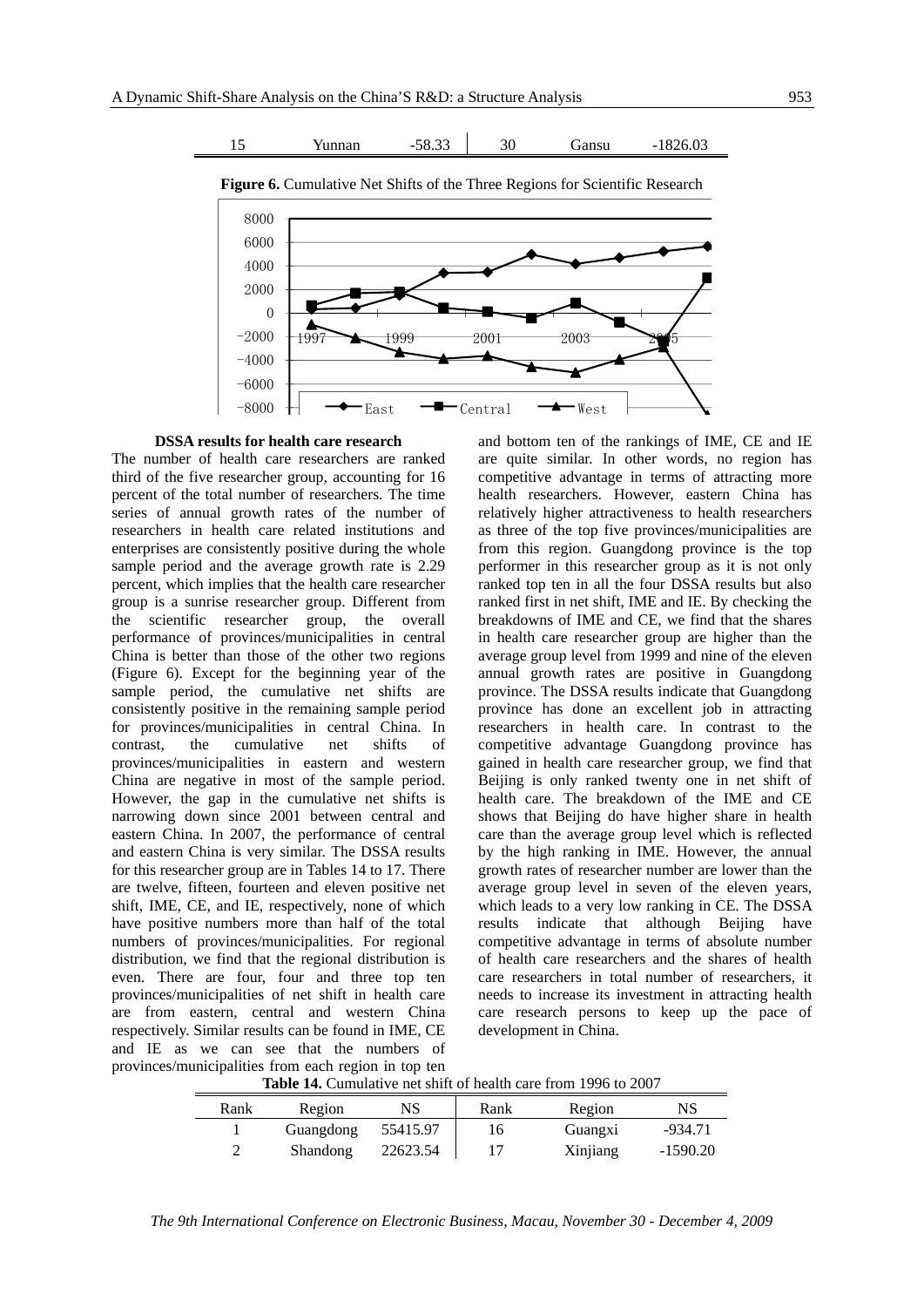| 3                        | Hunan        | 22439.09   | 18   | Ningxia                                                                   | $-2967.78$  |
|--------------------------|--------------|------------|------|---------------------------------------------------------------------------|-------------|
| $\overline{\mathcal{L}}$ | Shanxi       | 14515.03   | 19   | Fujian                                                                    | $-5383.06$  |
| 5                        | Zhejiang     | 14085.56   | 20   | Guizhou                                                                   | $-6644.18$  |
| 6                        | Henan        | 12166.33   | 21   | Beijing                                                                   | $-6756.30$  |
| 7                        | Shaanxi      | 11516.29   | 22   | Yunnan                                                                    | $-7341.64$  |
| 8                        | Jiangxi      | 9930.44    | 23   | Shanghai                                                                  | $-10948.16$ |
| 9                        | Hebei        | 9041.18    | 24   | Anhui                                                                     | $-11006.19$ |
| 10                       | Neimeng      | 8276.21    | 25   | Sicuan                                                                    | $-14962.53$ |
| 11                       | Hainan       | 3559.24    | 26   | Heilongjiang                                                              | $-15686.11$ |
| 12                       | Jilin        | 2962.24    | 27   | Tianjin                                                                   | $-17405.46$ |
| 13                       | Gansu        | $-61.59$   | 28   | Jiangsu                                                                   | $-24470.19$ |
| 14                       | Qinghai      | $-392.73$  | 29   | Hubei                                                                     | $-25807.39$ |
| 15                       | Xizang       | $-493.36$  | 30   | Liaoning                                                                  | -33679.55   |
|                          |              |            |      | Table 15. Cumulative industry mix effect of health care from 1996 to 2007 |             |
| Rank                     | Region       | <b>IME</b> | Rank | Region                                                                    | <b>IME</b>  |
| $\mathbf{1}$             | Hubei        | 10390.80   | 16   | Shandong                                                                  | $-133.60$   |
| $\overline{c}$           | Shanghai     | 5045.48    | 17   | Neimeng                                                                   | $-151.88$   |
| 3                        | Liaoning     | 4983.77    | 18   | Hunan                                                                     | $-220.58$   |
| $\overline{4}$           | Zhejiang     | 3917.58    | 19   | Yunnan                                                                    | $-386.04$   |
| 5                        | Heilongjiang | 3632.17    | 20   | Guangxi                                                                   | $-525.79$   |
| 6                        | Tianjin      | 3341.12    | 21   | Guizhou                                                                   | $-1398.59$  |
| 7                        | Guangdong    | 2359.27    | 22   | Gansu                                                                     | $-1883.19$  |
| 8                        | Beijing      | 1761.67    | 23   | Shaanxi                                                                   | $-1906.67$  |
| 9                        | Jilin        | 1574.00    | 24   | Sicuan                                                                    | $-2252.20$  |
| 10                       | Jiangxi      | 983.97     | 25   | Jiangsu                                                                   | $-2652.13$  |
| 11                       | Xizang       | 549.33     | 26   | Shanxi                                                                    | $-2689.39$  |
| 12                       | Qinghai      | 508.53     | 27   | Anhui                                                                     | $-5403.03$  |
| 13                       | Xinjiang     | 381.78     | 28   | Fujian                                                                    | $-6448.81$  |
| 14                       | Hainan       | 208.80     | 29   | Henan                                                                     | $-6698.72$  |
| 15                       | Ningxia      | 122.13     | 30   | Hebei                                                                     | $-7009.63$  |
|                          |              |            |      | Table 16. Cumulative competitive effect of health care from 1996 to 2007  |             |
| Rank                     | Region       | CE         | Rank | Region                                                                    | CE          |
| 1                        | Guangdong    | 49623.17   | 16   | Xizang                                                                    | $-474.72$   |
| $\overline{c}$           | Hunan        | 24752.15   | 17   | Qinghai                                                                   | $-654.66$   |
| 3                        | Shandong     | 23219.46   | 18   | Xinjiang                                                                  | $-1953.39$  |
| $\overline{\mathcal{L}}$ | Henan        | 22066.88   | 19   | Ningxia                                                                   | $-3102.62$  |
| 5                        | Hebei        | 20207.96   | 20   | Guizhou                                                                   | $-5872.74$  |
| 6                        | Shanxi       | 19378.40   | 21   | Yunnan                                                                    | $-7251.62$  |
| 7                        | Shaanxi      | 14810.43   | 22   | Anhui                                                                     | $-7310.71$  |
| 8                        | Jiangxi      | 8858.98    | 23   | Beijing                                                                   | $-8142.08$  |
| 9                        | Zhejiang     | 8758.20    | 24   | Shanghai                                                                  | $-12005.34$ |
| 10                       | Neimeng      | 8566.13    | 25   | Sicuan                                                                    | $-12885.42$ |
| 11                       | Hainan       | 3298.55    | 26   | Tianjin                                                                   | -15961.37   |
| 12                       | Gansu        | 2472.54    | 27   | Heilongjiang                                                              | $-17084.11$ |
| 13                       | Fujian       | 1547.50    | 28   | Jiangsu                                                                   | $-23426.79$ |
| 14                       | Jilin        | 1042.76    | 29   | Hubei                                                                     | $-27851.75$ |
| 15                       | Guangxi      | $-346.20$  | 30   | Liaoning                                                                  | $-32918.77$ |
|                          |              |            |      | Table 17. Cumulative interactive effect of health care from 1996 to 2007  |             |
|                          |              |            |      |                                                                           |             |
| Rank                     | Region       | IE         | Rank | Region                                                                    | IE          |

*The 9th International Conference on Electronic Business, Macau, November 30 - December 4, 2009*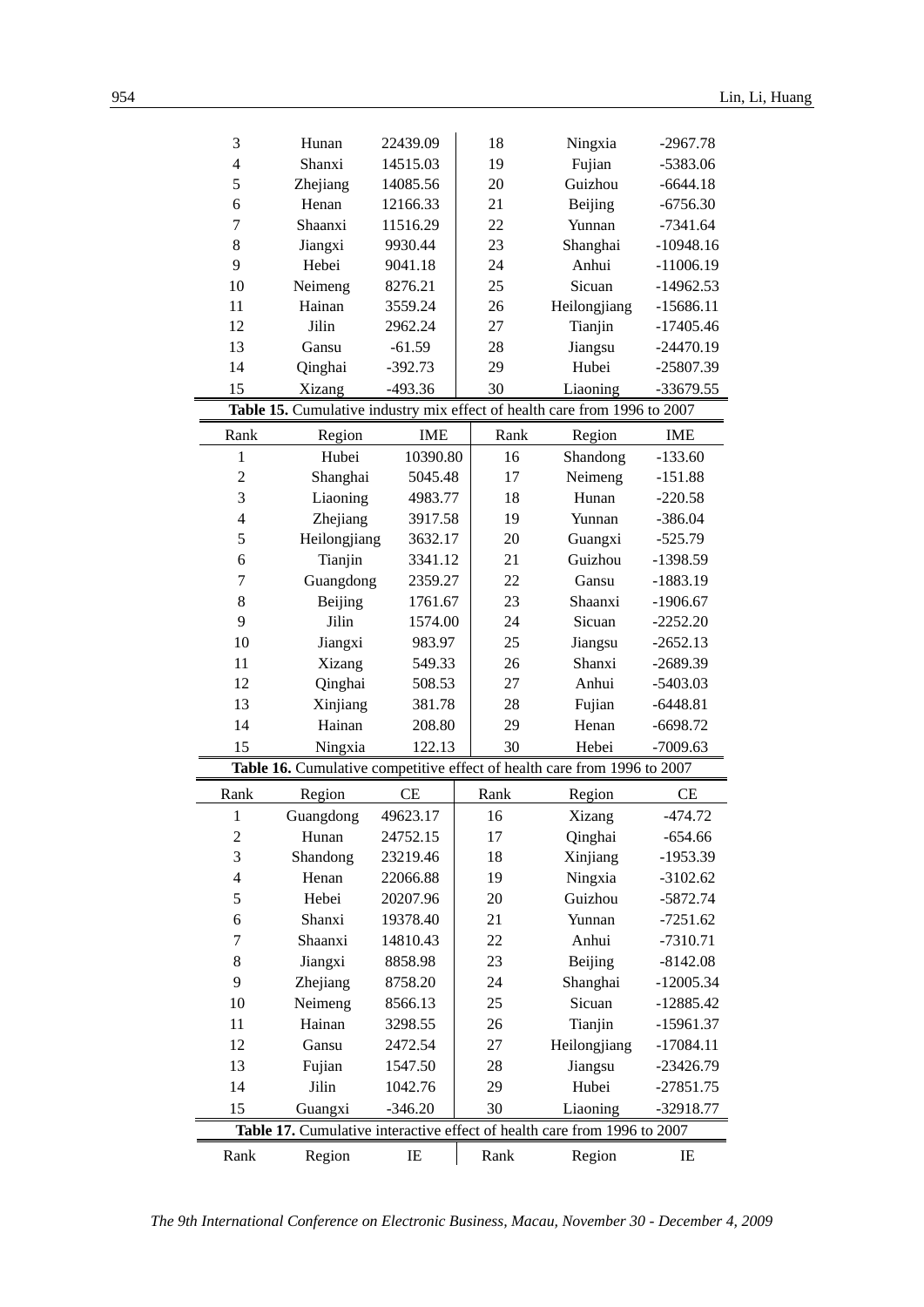| 1              | Guangdong | 3433.53   | 16 | Beijing      | $-375.90$  |
|----------------|-----------|-----------|----|--------------|------------|
| $\overline{2}$ | Anhui     | 1707.55   | 17 | Shandong     | $-462.33$  |
| 3              | Jiangsu   | 1608.73   | 18 | Fujian       | $-481.74$  |
| $\overline{4}$ | Zhejiang  | 1409.78   | 19 | Xizang       | $-567.97$  |
| 5              | Guizhou   | 627.15    | 20 | Gansu        | $-650.95$  |
| 6              | Jilin     | 345.47    | 21 | Shaanxi      | $-1387.47$ |
| 7              | Yunnan    | 296.02    | 22 | Hunan        | $-2092.47$ |
| 8              | Sicuan    | 175.10    | 23 | Shanxi       | $-2173.98$ |
| 9              | Jiangxi   | 87.49     | 24 | Heilongjiang | $-2234.18$ |
| 10             | Hainan    | 51.89     | 25 | Henan        | $-3201.83$ |
| 11             | Ningxia   | 12.71     | 26 | Shanghai     | $-3988.30$ |
| 12             | Xinjiang  | $-18.59$  | 27 | Hebei        | $-4157.15$ |
| 13             | Guangxi   | $-62.72$  | 28 | Tianjin      | $-4785.21$ |
| 14             | Neimeng   | $-138.05$ | 29 | Liaoning     | $-5744.55$ |
| 15             | Qinghai   | $-246.60$ | 30 | Hubei        | -8346.45   |



**Figure 7.** Cumulative Net Shifts of the Three Regions for Health Care Research

#### **DSSA results for education research**

The number of education researchers in institution and enterprises are the highest among the five researcher groups, which accounts for 57 percent of the total number of researchers. To provide an overall picture of the performance of the three regions, we consult to Figure 8, which shows the dynamics of cumulative net shifts in education research for the three regions. From Figure 8, we find that both central and western China have positive cumulative net shifts in education research for most of the time period. In contrast, the overall performance of the provinces/municipalities in eastern China is weak and the cumulative net shifts are consistently negative. As most of the researchers are from universities and the Chinese government invests huge amount of fund in supporting research activities in universities, it is not surprised that nearly 60 percent of researchers are in education related institutions and enterprises. Firstly, we look at the time series of annual growth rates of this researcher group. Although the magnitudes of the growth rates are declining, all of them are consistently positive during the whole sample period, which means that the education researcher group is a sunrise researcher group. Secondly, we check the DSSA results for the education researcher group which are presented in Tables 18 to 21. After checking the rankings of net shift, IME, CE and IE, we find that the distribution of education researchers in top ten provinces/municipalities is quite even among the different regions in China. For net shift, three, three and four top ten provinces/municipalities are from eastern, central and western China. Similar distribution patterns can be found in the rankings of IME and CE. However, we also find that more than half of the bottom ten provinces/municipalities are from eastern China. The breakdown of the IME and CE of these eastern China provinces/municipalities shows that both the shares and the annual growth rates are lower than the average group level. The reason for the lower than the share and growth rate of the whole country for these eastern provinces/municipalities may be that to ease the inequality in education among different regions, universities are encouraged to admit more students and there were so many new universities, either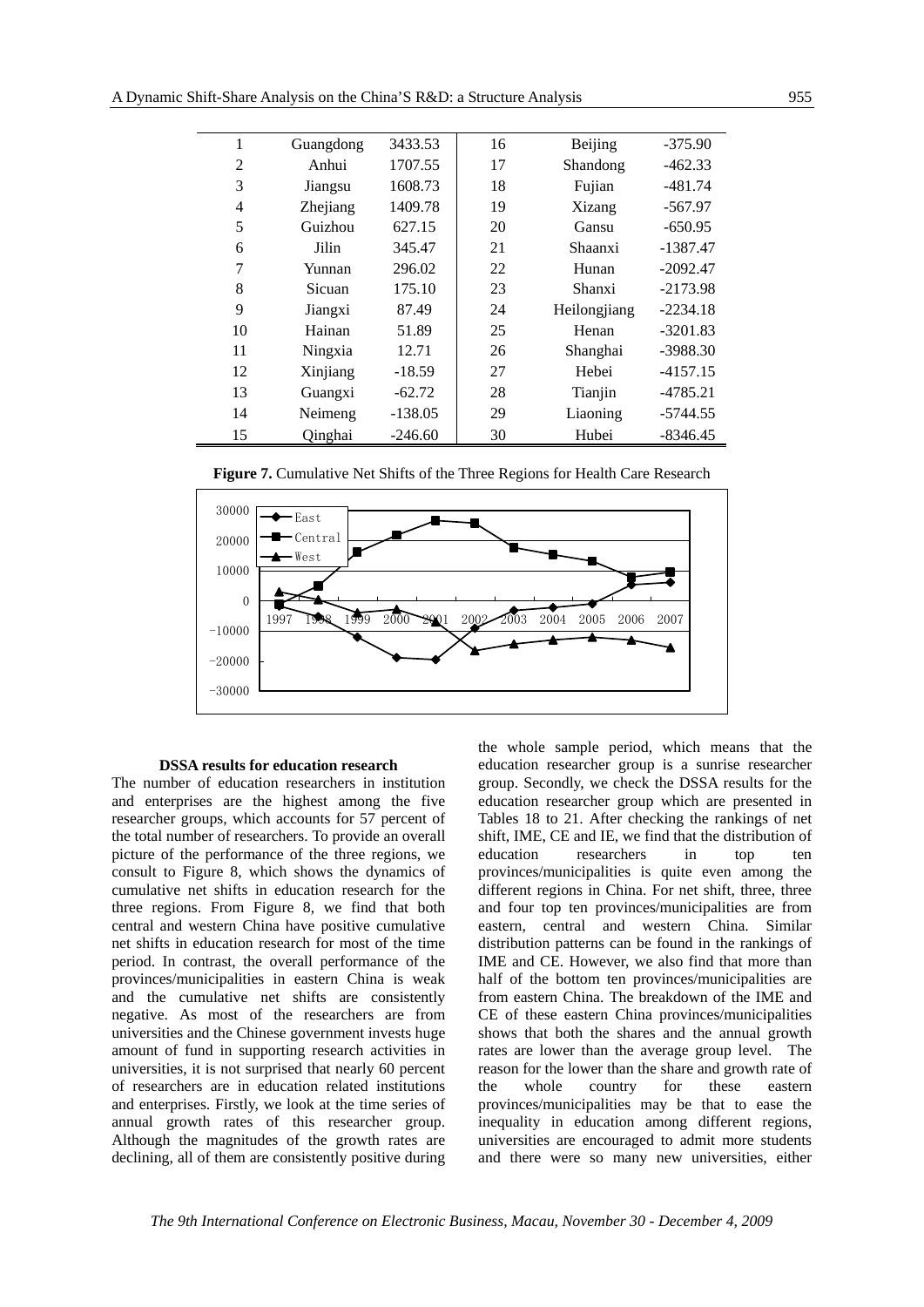state-own or privately set up, founded in central and western China. In contrast, the numbers of students in universities in eastern China were quite stable in the last ten years. Moreover, the property of the research work done in those top universities in eastern China also determine that the orientation of their development may be technology intensive not<br> **Table 18.** Cumulative net shift researcher intensive, as the most advanced machines and technologies are applied in research centers in those universities while universities researchers, limited by technology, may do more fundamental researches which are more researcher intensive.

| <b>Table 18.</b> Cumulative net shift of education from 1996 to 2007    |           |            |      |              |              |
|-------------------------------------------------------------------------|-----------|------------|------|--------------|--------------|
| Rank                                                                    | Region    | <b>NS</b>  | Rank | Region       | <b>NS</b>    |
| $\mathbf{1}$                                                            | Henan     | 188194.23  | 16   | Xinjiang     | 5144.56      |
| $\overline{c}$                                                          | Hebei     | 79985.78   | 17   | Qinghai      | $-973.25$    |
| 3                                                                       | Guangdong | 68875.11   | 18   | Hunan        | -5133.91     |
| $\overline{\mathbf{4}}$                                                 | Guizhou   | 60711.76   | 19   | Ningxia      | $-7364.57$   |
| 5                                                                       | Shanxi    | 60184.54   | 20   | Zhejiang     | $-8388.35$   |
| 6                                                                       | Shaanxi   | 59520.75   | 21   | Fujian       | $-18599.45$  |
| 7                                                                       | Gansu     | 56410.21   | 22   | Tianjin      | $-52240.44$  |
| 8                                                                       | Shandong  | 44476.74   | 23   | Jilin        | $-61731.40$  |
| 9                                                                       | Anhui     | 40823.63   | 24   | Jiangsu      | $-62033.87$  |
| 10                                                                      | Yunnan    | 27652.71   | 25   | Beijing      | $-71630.09$  |
| 11                                                                      | Jiangxi   | 21908.42   | 26   | Shanghai     | $-76755.47$  |
| 12                                                                      | Guangxi   | 19678.52   | 27   | Heilongjiang | $-80322.05$  |
| 13                                                                      | Neimeng   | 16445.97   | 28   | Sicuan       | $-82482.94$  |
| 14                                                                      | Xizang    | 10791.68   | 29   | Hubei        | $-89130.44$  |
| 15                                                                      | Hainan    | 8219.39    | 30   | Liaoning     | $-152237.83$ |
| Table 19. Cumulative industry mix effect of education from 1996 to 2007 |           |            |      |              |              |
|                                                                         |           |            |      |              |              |
| Rank                                                                    | Region    | <b>IME</b> | Rank | Region       | <b>IME</b>   |
| $\mathbf{1}$                                                            | Henan     | 28397.89   | 16   | Xizang       | $-265.41$    |
| $\overline{c}$                                                          | Hebei     | 17373.85   | 17   | Neimeng      | $-318.26$    |
| 3                                                                       | Guangdong | 12191.64   | 18   | Qinghai      | $-907.22$    |
| $\overline{4}$                                                          | Fujian    | 11803.15   | 19   | Ningxia      | $-1297.21$   |
| 5                                                                       | Anhui     | 11134.08   | 20   | Xinjiang     | $-1635.47$   |
| 6                                                                       | Hunan     | 10817.68   | 21   | Shandong     | $-2081.29$   |
| 7                                                                       | Sicuan    | 8990.47    | 22   | Zhejiang     | $-4058.41$   |
| 8                                                                       | Jiangxi   | 5092.44    | 23   | Jilin        | $-5876.38$   |
| 9                                                                       | Guizhou   | 4330.83    | 24   | Jiangsu      | $-8464.10$   |
| 10                                                                      | Shanxi    | 2132.81    | 25   | Hubei        | $-9634.29$   |
| 11                                                                      | Gansu     | 1897.80    | 26   | Tianjin      | -11599.39    |
| 12                                                                      | Hainan    | 1747.49    | 27   | Heilongjiang | $-15524.83$  |
| 13                                                                      | Guangxi   | 1670.55    | 28   | Beijing      | $-17724.57$  |
| 14                                                                      | Yunnan    | 1495.39    | 29   | Shanghai     | $-18262.07$  |

**Table 18.** Cumulative net shift of education from 1996 to 2007

| <b>Table 20.</b> Cumulative competitive effect of education from 1996 to 2007 |  |  |
|-------------------------------------------------------------------------------|--|--|
|-------------------------------------------------------------------------------|--|--|

| <b>Table 20.</b> Cumulative competitive check of equeation from 1990 to 2007 |           |           |      |          |             |  |
|------------------------------------------------------------------------------|-----------|-----------|------|----------|-------------|--|
| Rank                                                                         | Region    | СE        | Rank | Region   | <b>CE</b>   |  |
|                                                                              | Henan     | 137552.11 | 16   | Hainan   | 5949.15     |  |
| 2                                                                            | Shanxi    | 58359.46  | 17   | Qinghai  | $-176.08$   |  |
| 3                                                                            | Shaanxi   | 58132.42  | 18   | Zhejiang | $-4481.86$  |  |
| 4                                                                            | Hebei     | 56017.50  | 19   | Ningxia  | $-6459.00$  |  |
| 5                                                                            | Guangdong | 53715.25  | 20   | Hunan    | $-17154.13$ |  |
| 6                                                                            | Guizhou   | 53185.84  | 21   | Fujian   | $-26811.75$ |  |
| 7                                                                            | Gansu     | 53164.50  | 22   | Tianjin  | $-53900.60$ |  |
| 8                                                                            | Shandong  | 46789.43  | 23   | Jiangsu  | $-55255.17$ |  |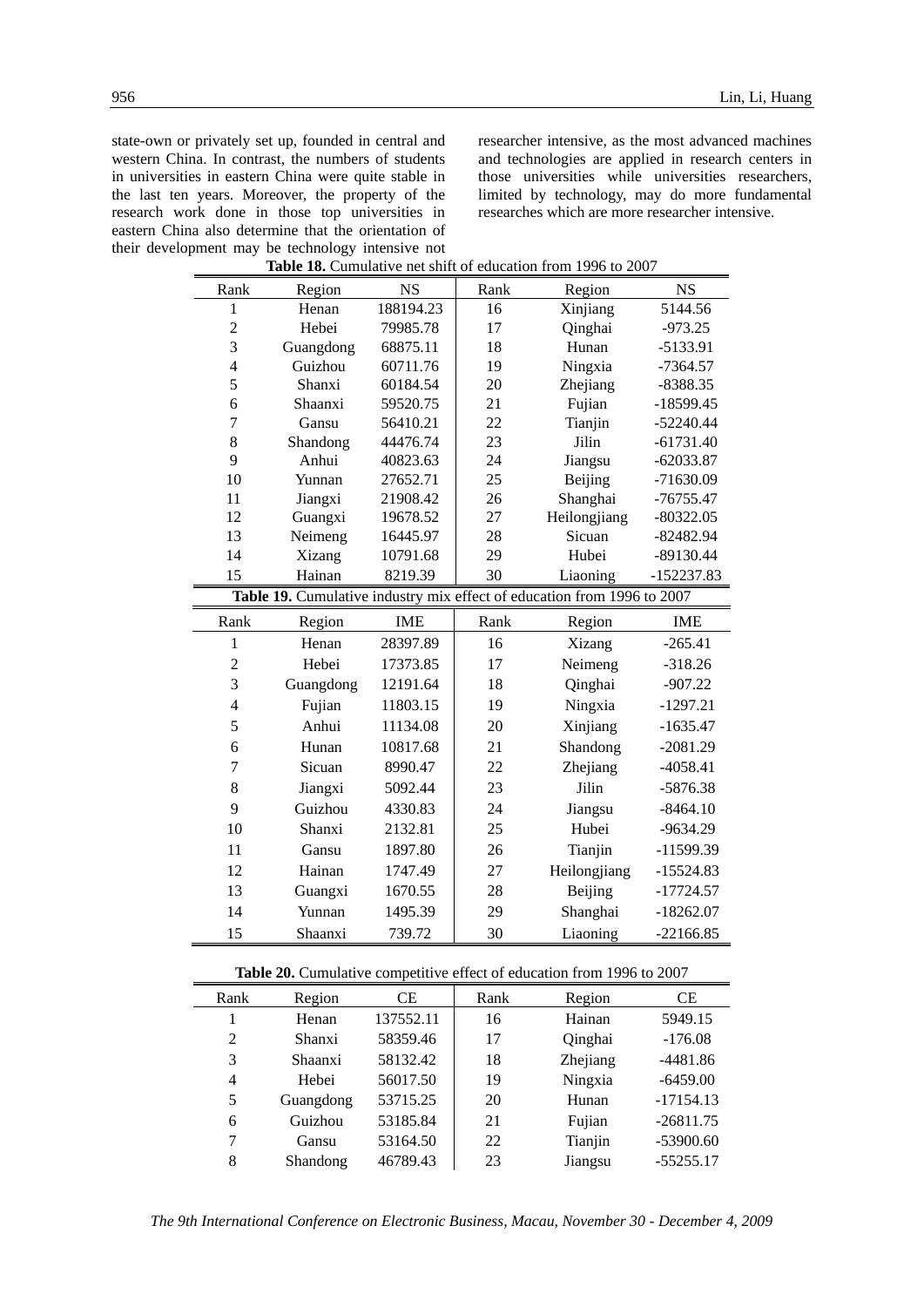| 9              | Anhui                                                                  | 27465.38<br>24 |      | Jilin        | $-59241.10$  |
|----------------|------------------------------------------------------------------------|----------------|------|--------------|--------------|
| 10             | Yunnan                                                                 | 25930.21       | 25   | Heilongjiang | -74091.59    |
| 11             | Guangxi                                                                | 18101.32       | 26   | Beijing      | -74733.23    |
| 12             | Neimeng                                                                | 16801.61       | 27   | Shanghai     | $-81986.48$  |
| 13             | Jiangxi                                                                | 15981.33       | 28   | Hubei        | $-84452.59$  |
| 14             | Xizang                                                                 | 11125.79       | 29   | Sicuan       | $-86664.52$  |
| 15             | Xinjiang                                                               | 7095.70        | 30   | Liaoning     | $-152551.38$ |
|                | Table 21. Cumulative interactive effect of education from 1996 to 2007 |                |      |              |              |
| Rank           | Region                                                                 | IE             | Rank | Region       | IE           |
| 1              | Shanghai                                                               | 23493.09       | 16   | Jiangxi      | 834.65       |
| $\overline{c}$ | Liaoning                                                               | 22480.40       | 17   | Shaanxi      | 648.61       |
| 3              | Henan                                                                  | 22244.23       | 18   | Hainan       | 522.75       |
| $\overline{4}$ | Beijing                                                                | 20827.71       | 19   | Ningxia      | 391.63       |
| 5              | Tianjin                                                                | 13259.55       | 20   | Yunnan       | 227.11       |
| 6              | Heilongjiang                                                           | 9294.36        | 21   | Zhejiang     | 151.92       |
| 7              | Hebei                                                                  | 6594.43        | 22   | Qinghai      | 110.05       |
| 8              | Hubei                                                                  | 4956.44        | 23   | Neimeng      | $-37.37$     |
| 9              | Jilin                                                                  | 3386.08        | 24   | Xizang       | $-68.70$     |
| 10             | Guizhou                                                                | 3195.09        | 25   | Guangxi      | $-93.36$     |
| 11             | Guangdong                                                              | 2968.22        | 26   | Shandong     | $-231.40$    |
| 12             | Anhui                                                                  | 2224.18        | 27   | Shanxi       | $-307.73$    |
| 13             | Jiangsu                                                                | 1685.40        | 28   | Xinjiang     | $-315.68$    |
| 14             | Gansu                                                                  | 1347.91        | 29   | Fujian       | $-3590.86$   |
| 15             | Hunan                                                                  | 1202.53        | 30   | Sicuan       | $-4808.88$   |

**Figure 8**. Cumulative Net Shifts of the Three Regions for Education Research



#### **Spearman rank correlation analysis**

In the previous sections, we analyze the structure of the researchers in China by DSSA. For each of the five researcher group, we judge the performance of provinces/municipalities by comparing their rankings in cumulative net shifts and further explain the results from cumulative net shifts by comparing the rankings in cumulative IME, CE and IE respectively. However, one may argue that these rankings may be attributable to other factors such as per capita GDP growth. A province/municipality with higher economic growth may help gaining competitiveness in attracting more researchers. In other words, these rankings may be just a reflection of the per capita GDP growth.

To answer this equation, we may refer to a non-parametric correlation analysis, called Spearman rank correlation analysis. Spearman (1904) proposed a simple method to assess how well an arbitrary monotonic function could describe the relationship between two variables. The most significant advantage of this method is that it does not require any specific assumption on the distribution and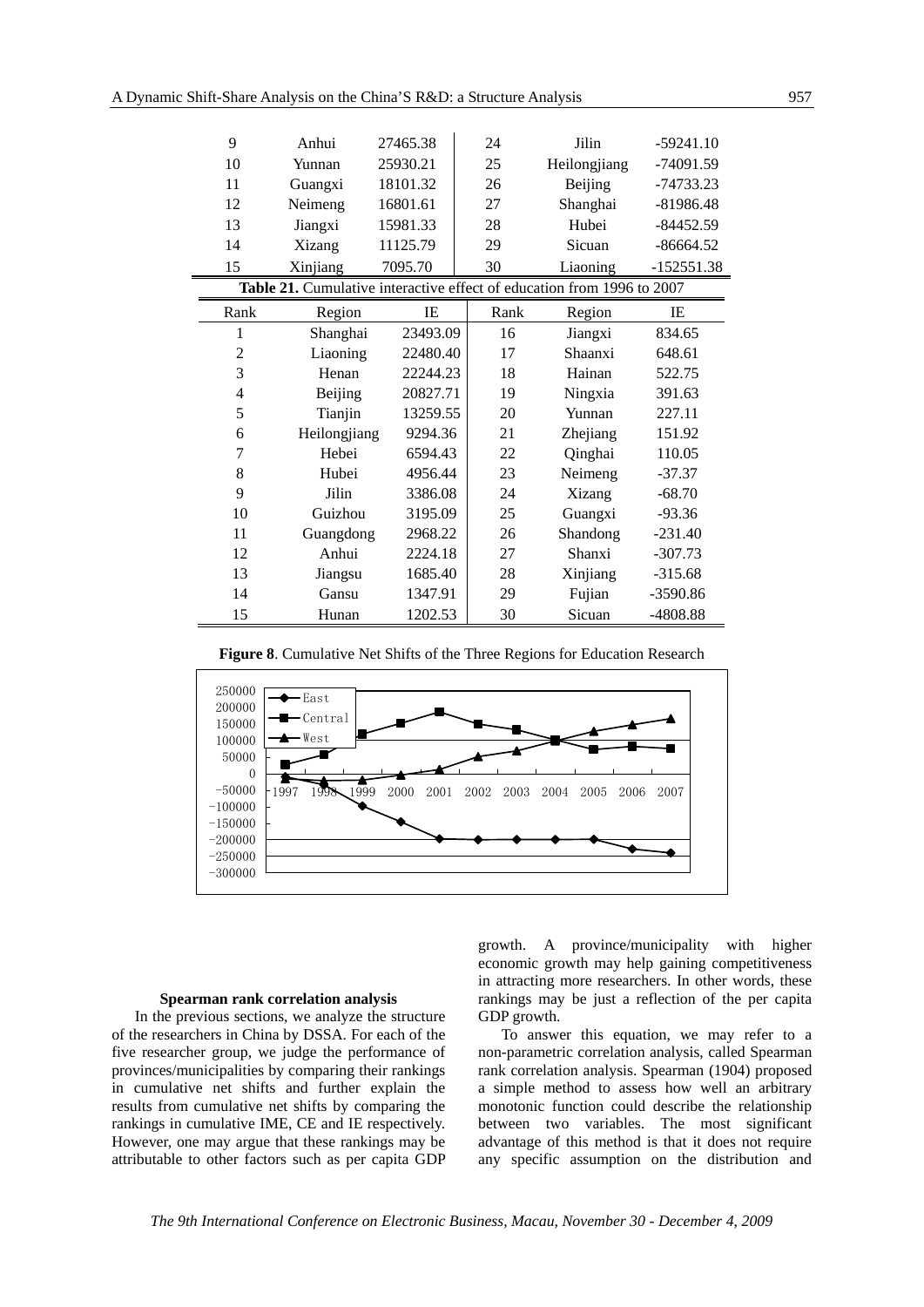| <b>Table 22. Spearman Rank Correlation Analysis</b> |         |             |             |         |        |  |
|-----------------------------------------------------|---------|-------------|-------------|---------|--------|--|
|                                                     | Growth  | Engineering | Agriculture | Science | Health |  |
| Engineering                                         | $-0.27$ |             |             |         |        |  |
|                                                     | 0.14    |             |             |         |        |  |
| Agriculture                                         | $-0.33$ | 0.53        |             |         |        |  |
|                                                     | 0.08    | 0.01        |             |         |        |  |
| Science                                             | 0.03    | $-0.54$     | $-0.22$     |         |        |  |
|                                                     | 0.87    | 0.01        | 0.24        |         |        |  |
| Health                                              | $-0.47$ | 0.66        | 0.43        | $-0.06$ |        |  |
|                                                     | 0.01    | 0.01        | 0.01        | 0.75    |        |  |
| Education                                           | $-0.31$ | 0.86        | 0.39        | $-0.59$ | 0.67   |  |
|                                                     | 0.10    | 0.01        | 0.04        | 0.01    | 0.01   |  |

particular nature of the relationship between<br>variables. The equation of Spearman rank variables. The equation of Spearman rank correlation,

Note: The correlations and their *p*-values are reported. denoted by  $\rho$ , is<sup>7</sup>:

$$
\rho = 1 - \frac{6\sum d_i^2}{n(n^2 - 1)}\tag{5}
$$

where  $d_i = x_i - y_i$  is the difference between the ranks of corresponding values of series  $X_i$  and  $Y_i$ . *n* is the number of observations in each dataset (assume that the same number of observation for each dataset).

We perform the Spearman rank correlation analysis to examine the relationship between the average per capita GDP growth rate and the rankings of cumulative net shifts for the five researcher groups respectively. The statistical results of Spearman rank correlation analysis is presented in Table 22, where we provide the correlation coefficients and the corresponding *p*-value for each pair of series examined in our statistical analysis. We find that except for the health care researcher group, the cumulative net shifts rankings of the other four researcher groups do not have any significant correlation with per capita growth rate.

### **Concluding Remarks**

In this paper, we analyze the structure of the research talent pool of China by studying the relative competitiveness in the five researcher groups for the 30 provinces/municipalities from 1996 to 2007. To analyze the R&D development of a country, we can judge from two aspects: R&D expenditure and the

$$
\rho = \frac{n(\sum x_i y_i) - (\sum x_i)(\sum y_i)}{\sqrt{n(\sum x_i^2) - (\sum x_i)^2} \sqrt{n(\sum y_i^2) - (\sum y_i)^2}}
$$

1

number of researchers. In 2007, the R&D expenditure in China was the third largest, only behind the United States and Japan. The R&D intensity has risen 248 percent from 1995 to 2007, reaching 1.48 percent of GDP. The National Guidelines for Medium- and Long-term Plans for Science and Technology Development (2006-2020) released by the Chinese State Council set a target to raise the share of China's R&D expenditure in GDP to 2 percent by 2010 and to 2.5 percent or more by 2020. Except for increasing expenditure on R&D, the research talents also play a crucial role to achieve the R&D goal, because they not only determine how to use the money efficiently but also attract further investment in R&D if they are able to generate more inventions and the inventions or innovations generated can be transferred to commercial products smoothly. The scientific and technological personnel in institutions or enterprises are divided into five researcher groups in China: engineering, agriculture, science, health care and education. We are interested in analyzing whether the structure of the R&D talent pool is appropriate by means of DSSA. DSSA is a mathematical method to analyze the competitiveness of each of the provinces/municipalities under investigation. A province/municipality is said to gain competitive advantage if it has a positive net shift in a particular researcher group. The net shift can further be divided into four components: IME, CE and IE. For each of the researcher group, we rank the provinces/municipalities by their values of net shift, IME, CE and IE, respectively. Through comparing the rankings of net shift, IME, CE and IE respectively, we are able to find out not only whether a particular province/municipality invests on the five researcher groups appropriately but also whether there is region inequality among the researcher groups investigated and what the source behind this

<sup>&</sup>lt;sup>7</sup> If the ranks of the two series  $X_i$  and  $Y_i$  are equal, we should use the traditional Pearson's correlation coefficient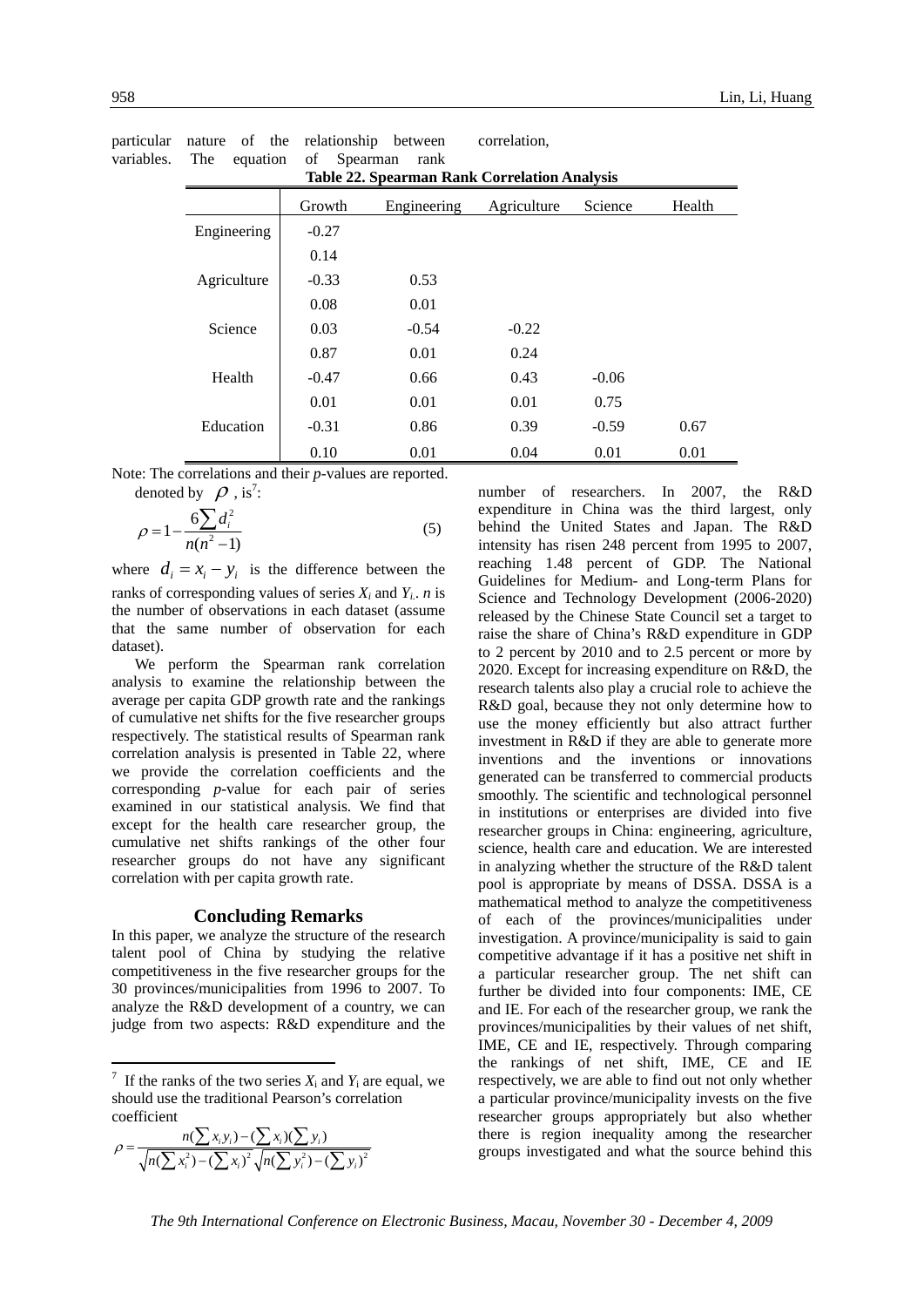inequality is.

 For the engineering researcher group, we find that provinces/municipalities from eastern China occupy most of the places in the bottom of the rankings of net shift, IME, CE and IE. By analyzing the breakdown of the DSSA equations, we find that the shares in this researcher group are higher than the group level for provinces/municipalities in eastern China while this researcher group is a sunset researcher group. Furthermore, the growth rates of provinces/municipalities from eastern China in this researcher group are often lower than the group level, which lead to negative CE. The low IMEs and CEs lead to the low net shift of the provinces/municipalities in eastern China. In contrast, most of the provinces/municipalities on the top rankings of net shift, IME, CE and IE are from central and western China. In a word, the provinces/municipalities from western and central China are generally gaining competitive advantage because they pay smaller attention to this sunset researcher group. For the agriculture researcher group, the provinces/municipalities from central and western China occupy the top ten positions for net shift, IME and CE while most of the bottom ten provinces/municipalities are from eastern China. This result is consistent with the reality in China as the agriculture output in China is mainly from central and western China. It is not surprised to see that the local governments of provinces/municipalities in these two regions to place more attention to attract the agriculture research personnel. For the scientific researcher group, the provinces/municipalities from eastern China seems more attractive as six of the top ten and only one of the bottom ten provinces/municipalities in net shift are from this region while none of the top ten provinces/municipalities in net shift of scientific researcher group is from western China and we are able to find six of them in the bottom ten. One exception from the provinces/municipalities from eastern China is Guangdong province in terms of its lower shares and growth rates than group level in the scientific researcher group. As for the health care researcher group, the distribution of provinces/municipalities from different regions is quite even and no region has competitive advantage in terms of attracting more health researchers. Eastern China seems having some competitive advantage as three of the top five in net shift are from this region. Two provinces/municipalities have attracted our interest. In contrast to the poor performance in attracting researchers in scientific researcher group, Guangdong province is the top performer as it is ranked first in net shift, IME and IE. In contrast, Beijing has not a good job in attracting research persons in this researcher group. The last sector we analyzed is the education researcher group,

which is the largest researcher group in China. The consistently positive annual growth rates indicate that this group is a sunrise researcher group. The performance of the provinces/municipalities from eastern China is poor as the shares in education researcher group are consistently lower than the group level. Furthermore, the annual growth rates in these provinces/municipalities are also lower than the group level. These two facts cause the low rankings in net shift, IME and CE for most of the provinces/municipalities from eastern China. The reason may be that the top universities are mainly located in eastern China and the researches conducted in those eastern China universities are normally more technology intensive not researcher intensive. Moreover, to achieve the balanced education, local governments of provinces/municipalities in central and western China were encouraged to found more universities to provide more opportunities for students in those regions, which may lead to the high growth rates of research persons in those regions.

 Some researchers may argue that the rankings in the cumulative net shifts may be influenced by other factors like per capita GDP growth. They postulate that provinces/municipalities with higher per capita GDP growth may obtain higher rankings in cumulative net shifts of the DSSA analysis. To offer some insights to this problem, we perform the Spearman rank correlation analysis on per capita GDP growth and the cumulative net shifts of the five researcher groups. The statistical results show that except for the health care researcher group, we are not able to find statistical significant correlation between per capita GDP growth and rankings in cumulative net shifts in DSSA.

 To put everything into a nutshell, the structure of the researcher groups in the provinces/municipalities of eastern China is not suitable as those provinces/municipalities allocated too much on engineering which is a sunset researcher group by our definition. In contrast, they did not pay enough attention to attract education researchers, which is reflected by the lower shares and growth rates than the corresponding growth levels. The provinces/municipalities from central and eastern China seem having better structure in the five researcher groups as they invest more on agriculture and education researcher groups, where the central and western provinces/municipalities are the main producers of agriculture products and they are less developed in education.

As the huge research talent pool is the main factor that attracts foreign direct investment in China, we suggest the Chinese government planners should implement more effective measures to enlarge the researcher base and more importantly improve the structure of the researcher groups by investing more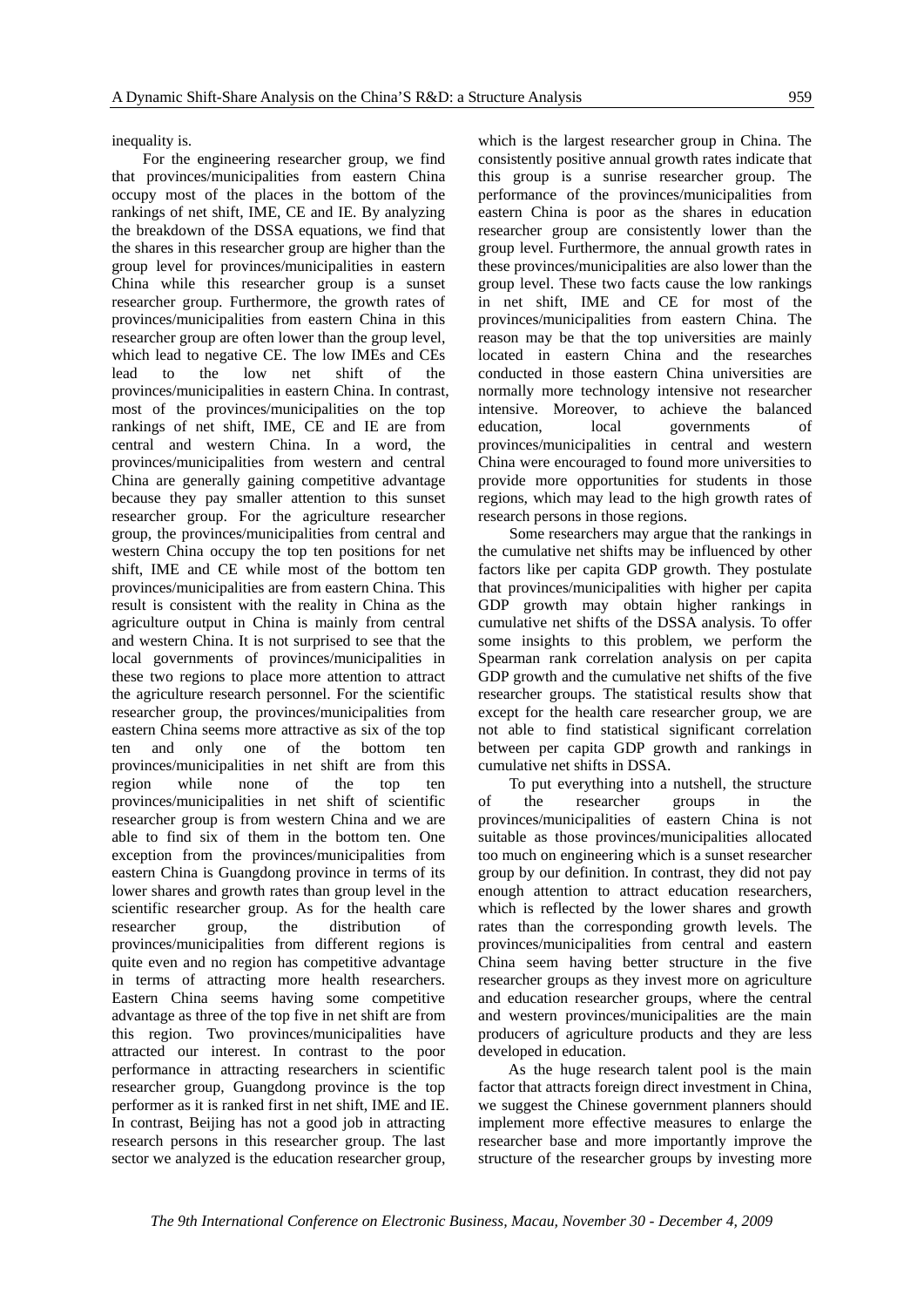on the sunrise researcher groups.

### **References**

- [1] Andrikopoulos, A., Brox, J.A., and Carvalho, E., (1987), "A further test of the competitive Effect in Shift-Share analysis," *The Review of Regional Studies*, Vol 17, pp 23-30.
- [2] Ashby, L.D., (1968), "The shift-share analysis of regional growth: a reply," *The Southern Economic Journal*, Vol 33, pp 577-81.
- [3] Barff, R. and Prentice, L.K., (1988), "Dynamic shift-share analysis," *Growth and Change*, Vol 19, 2, pp 1-9.
- [4] Census and Statistics Department of Hong Kong, Various issues, "Visitor Profiles Statistics."
- [5] Chalmers, J.A., and Backhelm, T.L., (1976), "Shift and share and the theory of industrial location," *Regional Studies*, Vol 10, pp 15-23.
- [6] DBS Bank, (1992), "Singapore's export competitiveness vis a vis other dynamic Asian economies," *Singapore Briefing*, No 29, Economic Research Department, Singapore: DBS Bank.
- [7] Dunn, E. S., Jr., (1960), "A statistical and analytical technique for regional analysis," *Regional Science Paper Proceeding*, Vol 6, pp 97–109.
- [8] Dunn, E.S., Jr., (1980), "The development of the U.S. urban system: concepts, structures, regional Shifts," Vol 1, Baltimore: Johns Hopkins University Press.
- [9] Esteban-Marquillas, J.M., (1972), "A reinterpretation of shift-share analysis," *Reginal and Urban Economics*, Vol2, No 3, pp 249-255.
- [10] Fuchs, Matthias, Lennaert Rijken, Mike Peters, and Klaus Weiermair, (2000), "Modeling Asian incoming tourist: a shift-share approach," *Asia Pacific Journal of Tourism Research*, Vol 5, No 2, pp 1-10.
- [11] Ha, J.M., Fan, K., and Chang, S., (2003), "Export performance in Hong Kong- offsore trade and re-exports," *Hong Kong Monetary Authority Quarterly Bulletin*, June 2003.
- [12] Hayward, D., Erickson, R.A., (1995), "The North American trade of US states: a comparative analysis of industrial shipments, 1938-1991," *International Regional Science Review*, Vol 18, No 1, pp 1-31.
- [13] Herschede, F., (1991), "'Competition among ASEAN, China, and the East Asian NICs- a shift-share analysis," *ASEAN Economic Bulletin*, Vol 7, No 3.
- [14] International Monetary Fund, (2006), Balance of Payment database.
- [15] Keil, S.R., (1992), "On the value of homotheticity in the shift-share frame work,"

*Growth and Change*, Vol 23, pp 469-493.

- [16] Khalifah, N., (1996), "Identifying Malaysia's export market growth: A shift-share analysis," *Asia-Pacific Development Journal*, Vol 3, No 1, pp 2-8.
- [17] Markusen, A., Noponen, H., and Driessen, K., (1991), "International trade, productivity, and U.S. regional job growth: a shift-share interpretation," *International Regional Science Review,* Vol 14, No1, pp 15-39.
- [18] Monetary Authority of Singapore, (1998a), "Singapore's export market growth, 1991-1996: trends and implications," *MAS Occasional Paper*, No.7.
- [19] Monetary Authority of Singapore, (1998b), "Export competition among Asian NIEs, 1992-1996: an assessment," *MAS Occasional Paper*, No.9.
- [20] Monetary Authority of Singapore, (2002), "Assessing Singapore''s export competitiveness through dynamic shift-share analysis," *MAS Occasional Paper*, No.23.
- [21] Perloff, H., Dunn, E., Lampard, E., Muth, R., (1960), *Regions, Resources, and Economic Growth*, Johns Hopkins Press.
- [22] Ricardo, G., and Schwer, K.R., (1998), "Growth of international exports among the states: can a modified shift-share analysis explain it?" *International Regional Science Review*, Vol 21, No 2, pp 185-204.
- [23] hi Chunyuan, Zhang Jie, Yang yang, Zhou Zhang, (2007), "Shift-share analysis on international tourism competitiveness: a case of Jiangsu province," *Chinese Geographical Science*, Vol 17, No 2, pp 173-178.
- [24] Sirakaya, E., M.Uysal, and L. Toepper, (1995), "Measuring the performance of South Carolina's tourist industry from shift-share analysis: a case study," *Journal of Travel Research*, Vol 1, No 2, pp 55-62.
- [25] Sirakaya, E., Hwan-Suk Choi, and Turgut Var, (2002), "Shift-share analysis in tourism: examination of tourism employment change in a region," *Tourism Economics*, Vol 8, No 3, pp 303-324.
- [26] Toh, Rex S., Habibullah Khan, and Lay-Ling Lim, (2004), "Two-stage shift-share analyses of tourism arrivals and arrivals by purpose of visit: the Singapore experience," *Journal of Travel Research*, Vol 43, pp 57-66.
- [27] Voon, J.P., (1988), "Export competition of China and ASEAN in the US market," *Asean Economic Bulletin*, Vol 14, No 3, pp 273-292.
- [28] Wilson, P., and Wong, Y.M, (1999), "The export competitiveness of ASEAN economies 1986-95," *ASEAN Economic Bulletin*, Vol 16, No 2, pp 208-229.
- [29] Yasin, M., Alavi, J., Sobral, F., (2004), "A